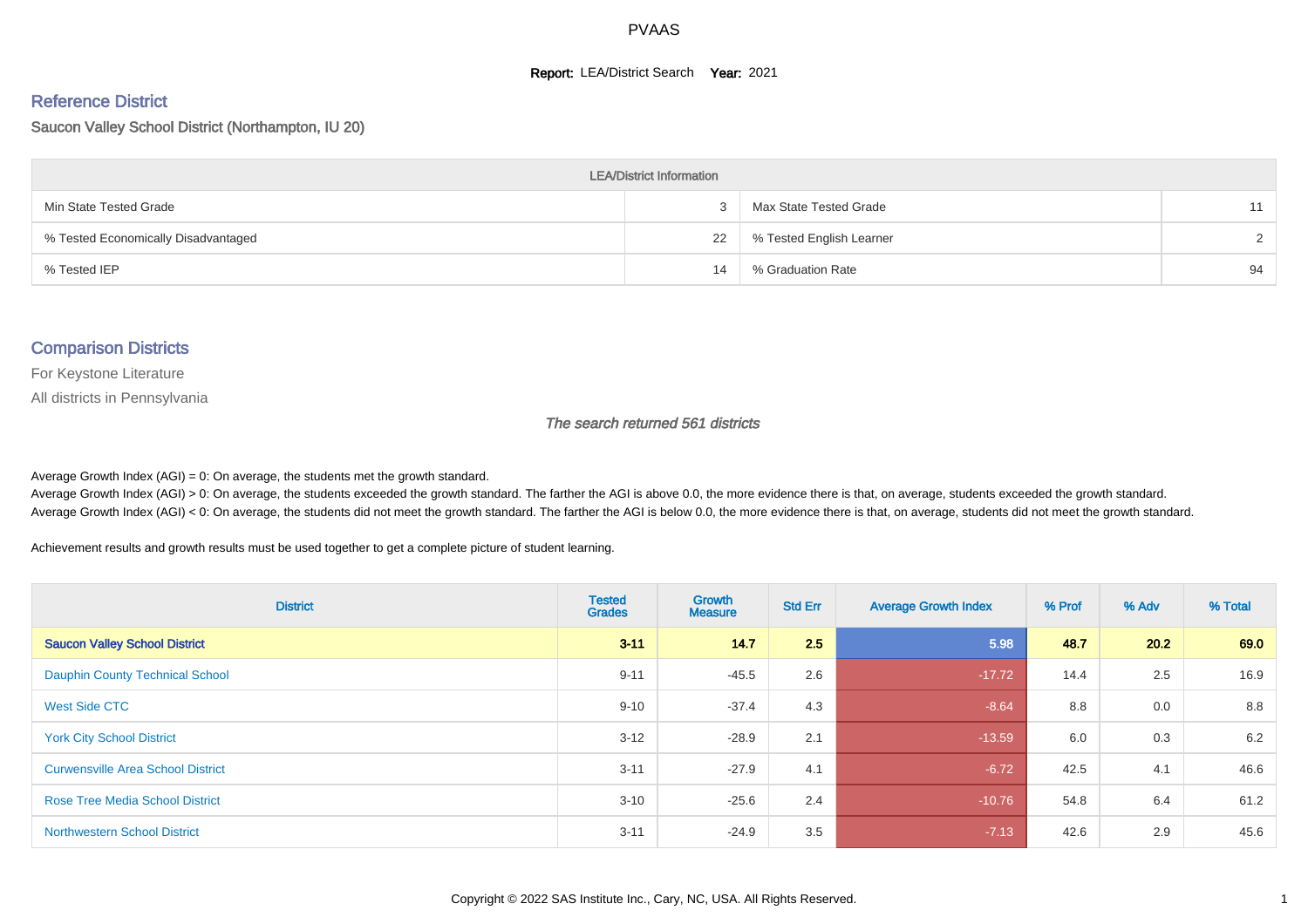| <b>District</b>                               | <b>Tested</b><br><b>Grades</b> | <b>Growth</b><br><b>Measure</b> | <b>Std Err</b> | <b>Average Growth Index</b> | % Prof | % Adv   | % Total |
|-----------------------------------------------|--------------------------------|---------------------------------|----------------|-----------------------------|--------|---------|---------|
| <b>Saucon Valley School District</b>          | $3 - 11$                       | 14.7                            | 2.5            | 5.98                        | 48.7   | 20.2    | 69.0    |
| Philipsburg-Osceola Area School District      | $3 - 11$                       | $-24.8$                         | 3.3            | $-7.43$                     | 19.7   | $2.6\,$ | 22.4    |
| <b>Mastery Charter School - Gratz Campus</b>  | $7 - 10$                       | $-23.9$                         | 4.5            | $-5.29$                     | 2.9    | 0.0     | 2.9     |
| <b>Southern Fulton School District</b>        | $3 - 11$                       | $-23.7$                         | 4.4            | $-5.37$                     | 34.2   | 10.5    | 44.7    |
| <b>Shikellamy School District</b>             | $3 - 10$                       | $-22.3$                         | 2.5            | $-8.92$                     | 33.3   | 6.1     | 39.5    |
| <b>Lawrence County CTC</b>                    | $10 - 11$                      | $-21.7$                         | 3.6            | $-6.05$                     | 19.8   | 0.0     | 19.8    |
| Lackawanna Trail School District              | $3 - 10$                       | $-21.7$                         | 3.5            | $-6.20$                     | 38.5   | 1.5     | 40.0    |
| <b>Springfield Township School District</b>   | $3 - 11$                       | $-18.9$                         | 3.2            | $-5.88$                     | 62.6   | 3.6     | 66.3    |
| <b>Frazier School District</b>                | $3 - 11$                       | $-17.2$                         | 3.7            | $-4.70$                     | 37.1   | 1.6     | 38.7    |
| <b>Penns Manor Area School District</b>       | $3 - 12$                       | $-17.0$                         | 3.7            | $-4.52$                     | 29.7   | 3.1     | 32.8    |
| <b>Pennridge School District</b>              | $3 - 10$                       | $-16.8$                         | 1.4            | $-11.59$                    | 46.8   | 8.0     | 54.9    |
| Jefferson County-Dubois AVTS                  | $9 - 11$                       | $-16.2$                         | 3.9            | $-4.16$                     | 23.0   | 0.0     | 23.0    |
| <b>Lancaster School District</b>              | $3 - 12$                       | $-15.8$                         | $1.5$          | $-10.90$                    | 14.6   | $2.3\,$ | 16.9    |
| <b>Mifflinburg Area School District</b>       | $3 - 11$                       | $-15.8$                         | 2.5            | $-6.30$                     | 42.4   | 4.0     | 46.4    |
| Schuylkill Haven Area School District         | $3 - 11$                       | $-15.3$                         | 3.1            | $-4.87$                     | 49.7   | 2.4     | 52.1    |
| <b>Ringgold School District</b>               | $3 - 11$                       | $-14.7$                         | 2.4            | $-6.04$                     | 41.5   | 7.9     | 49.4    |
| <b>Tacony Academy Charter School</b>          | $3 - 11$                       | $-14.7$                         | 3.0            | $-4.82$                     | 22.4   | 1.8     | 24.1    |
| Southern Columbia Area School District        | $3 - 11$                       | $-14.6$                         | 3.0            | $-4.92$                     | 55.0   | 4.0     | 59.0    |
| <b>Erie City School District</b>              | $3 - 12$                       | $-14.5$                         | 1.6            | $-9.26$                     | 25.4   | 3.0     | 28.4    |
| <b>Ridgway Area School District</b>           | $3 - 11$                       | $-14.5$                         | 4.1            | $-3.56$                     | 49.0   | 9.8     | 58.8    |
| <b>Minersville Area School District</b>       | $3 - 11$                       | $-14.4$                         | 3.7            | $-3.90$                     | 39.3   | 3.3     | 42.6    |
| <b>Williamsburg Community School District</b> | $3 - 11$                       | $-14.3$                         | 4.1            | $-3.48$                     | 28.3   | 0.0     | 28.3    |
| Johnsonburg Area School District              | $3 - 11$                       | $-14.1$                         | 3.9            | $-3.62$                     | 54.0   | 4.6     | 58.6    |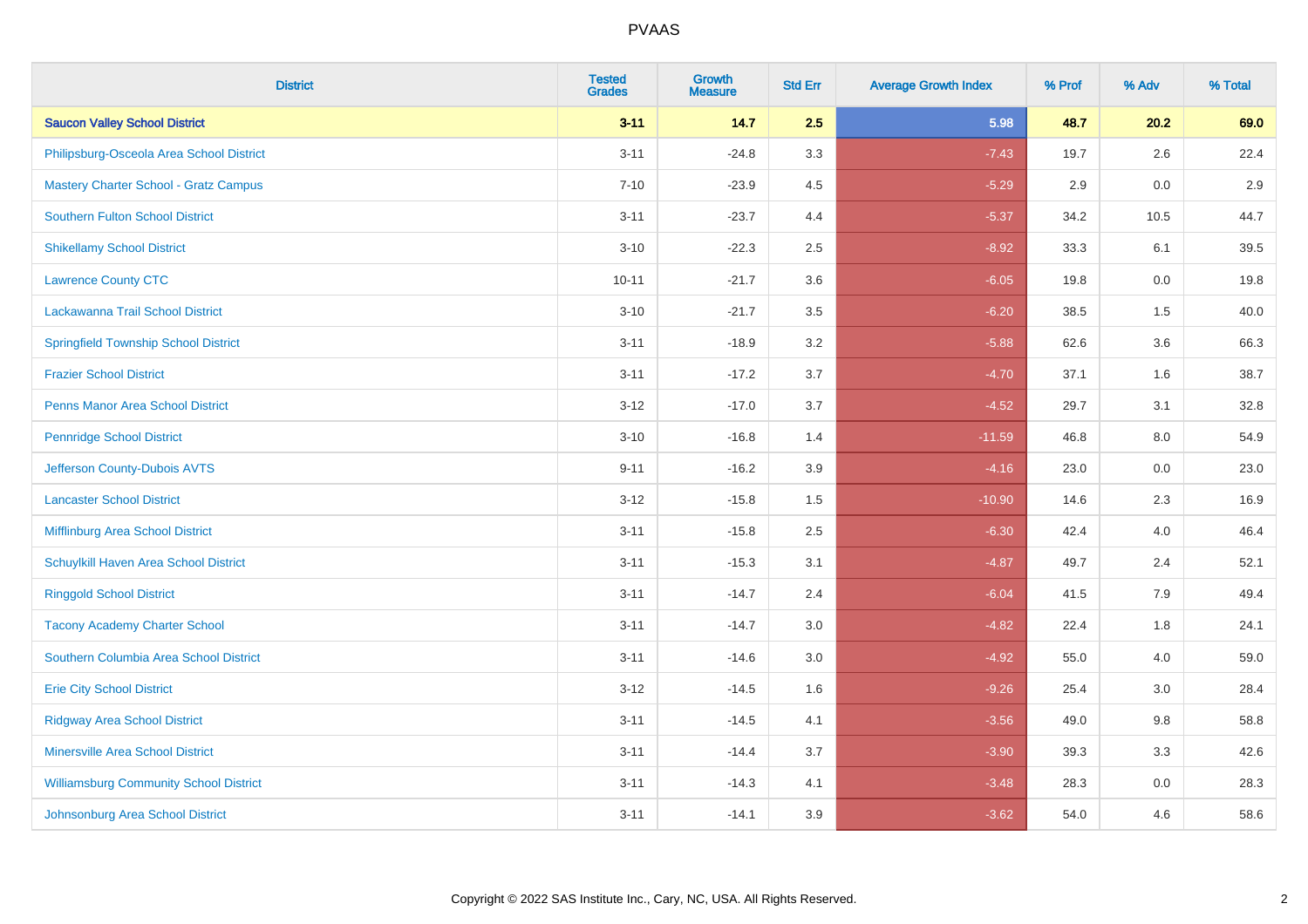| <b>District</b>                                 | <b>Tested</b><br><b>Grades</b> | <b>Growth</b><br><b>Measure</b> | <b>Std Err</b> | <b>Average Growth Index</b> | % Prof | % Adv   | % Total |
|-------------------------------------------------|--------------------------------|---------------------------------|----------------|-----------------------------|--------|---------|---------|
| <b>Saucon Valley School District</b>            | $3 - 11$                       | 14.7                            | 2.5            | 5.98                        | 48.7   | 20.2    | 69.0    |
| <b>Riverside Beaver County School District</b>  | $3 - 11$                       | $-14.0$                         | 3.0            | $-4.64$                     | 49.4   | $8.8\,$ | 58.2    |
| <b>Bristol Township School District</b>         | $3 - 11$                       | $-13.9$                         | 2.0            | $-7.05$                     | 31.0   | 3.7     | 34.7    |
| <b>Tulpehocken Area School District</b>         | $3 - 12$                       | $-13.7$                         | 2.8            | $-4.81$                     | 36.7   | 2.8     | 39.4    |
| Propel Charter School - Braddock Hills          | $3 - 11$                       | $-13.6$                         | 3.6            | $-3.81$                     | 9.7    | 1.6     | 11.3    |
| Salisbury-Elk Lick School District              | $3 - 11$                       | $-13.5$                         | 5.9            | $-2.30$                     | 27.8   | 0.0     | 27.8    |
| <b>Titusville Area School District</b>          | $3 - 11$                       | $-13.2$                         | 2.6            | $-4.99$                     | 43.2   | 4.8     | 48.0    |
| <b>Rochester Area School District</b>           | $3 - 11$                       | $-13.2$                         | 4.6            | $-2.89$                     | 19.5   | 1.3     | 20.8    |
| <b>Northern Potter School District</b>          | $3 - 12$                       | $-13.1$                         | 4.6            | $-2.84$                     | 37.5   | 0.0     | 37.5    |
| Southern Huntingdon County School District      | $3 - 11$                       | $-12.9$                         | 3.2            | $-3.98$                     | 32.5   | $2.5\,$ | 35.0    |
| <b>Keystone Education Center Charter School</b> | $3 - 12$                       | $-12.9$                         | 5.9            | $-2.19$                     | 28.0   | 0.0     | 28.0    |
| <b>Hatboro-Horsham School District</b>          | $3 - 11$                       | $-12.8$                         | 1.7            | $-7.47$                     | 45.6   | 7.2     | 52.8    |
| <b>Norristown Area School District</b>          | $3 - 12$                       | $-12.8$                         | 1.6            | $-7.98$                     | 23.5   | 2.3     | 25.7    |
| <b>Avonworth School District</b>                | $3 - 10$                       | $-12.6$                         | 3.1            | $-4.01$                     | 59.8   | 4.6     | 64.4    |
| Columbia-Montour AVTS                           | $9 - 10$                       | $-12.5$                         | 3.0            | $-4.16$                     | 22.3   | 0.6     | 22.9    |
| <b>Wellsboro Area School District</b>           | $3 - 11$                       | $-12.4$                         | 3.0            | $-4.11$                     | 49.2   | 11.9    | 61.1    |
| <b>Owen J Roberts School District</b>           | $3 - 11$                       | $-12.3$                         | 1.6            | $-7.61$                     | 57.0   | 11.9    | 69.0    |
| <b>West Mifflin Area School District</b>        | $3 - 12$                       | $-12.3$                         | 2.9            | $-4.22$                     | 39.7   | 10.3    | 50.0    |
| <b>Annville-Cleona School District</b>          | $3 - 12$                       | $-12.1$                         | 2.7            | $-4.46$                     | 34.9   | 7.8     | 42.6    |
| Catasauqua Area School District                 | $3 - 12$                       | $-12.1$                         | 3.0            | $-4.00$                     | 36.8   | 7.6     | 44.3    |
| <b>Bucks County Technical High School</b>       | $9 - 10$                       | $-12.0$                         | 2.5            | $-4.84$                     | 35.9   | 3.2     | 39.2    |
| <b>Marion Center Area School District</b>       | $3 - 10$                       | $-12.0$                         | 3.1            | $-3.87$                     | 33.7   | 1.1     | 34.8    |
| <b>Moniteau School District</b>                 | $3 - 11$                       | $-11.8$                         | 3.3            | $-3.56$                     | 50.0   | 6.3     | 56.3    |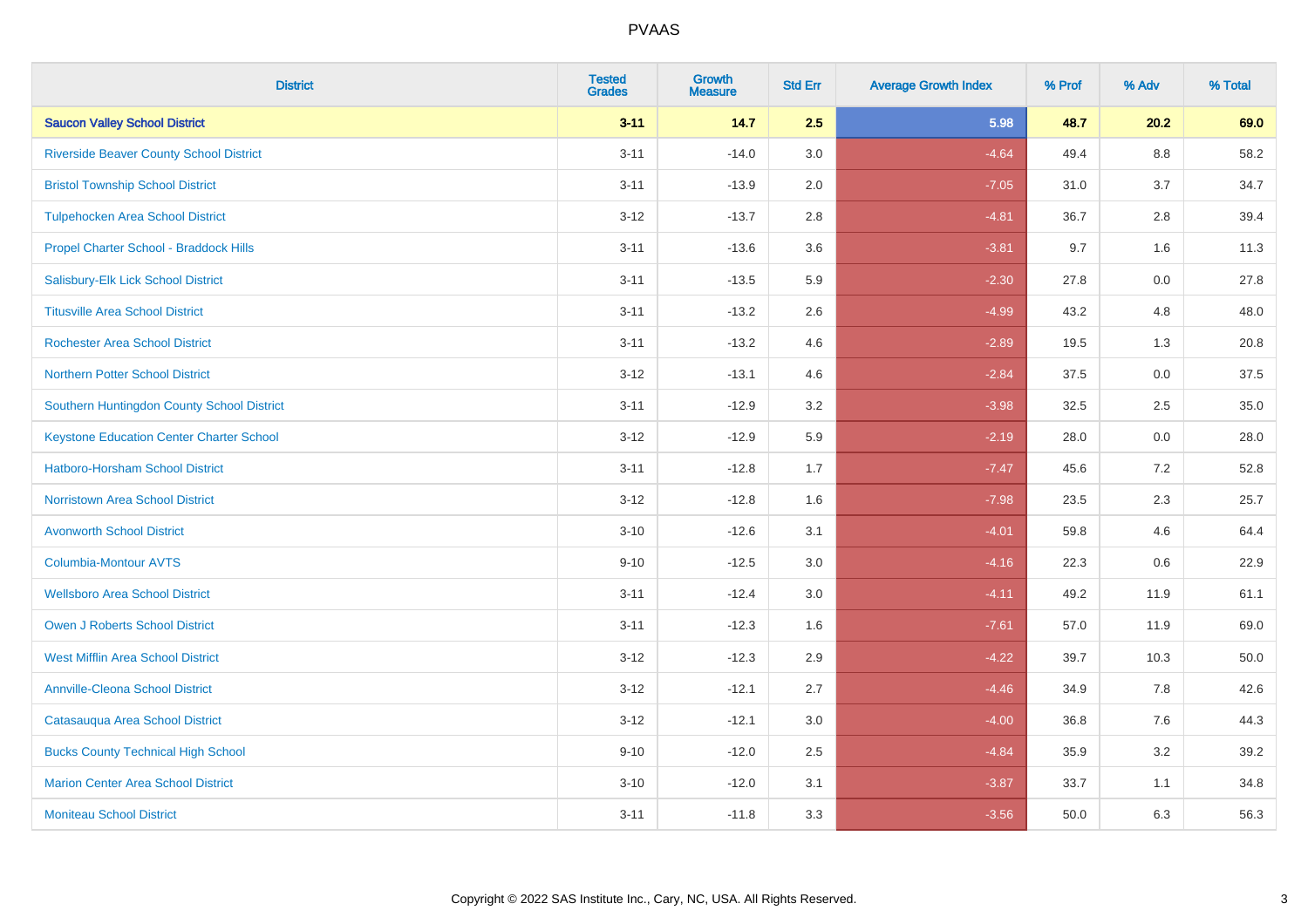| <b>District</b>                            | <b>Tested</b><br><b>Grades</b> | <b>Growth</b><br><b>Measure</b> | <b>Std Err</b> | <b>Average Growth Index</b> | % Prof | % Adv   | % Total |
|--------------------------------------------|--------------------------------|---------------------------------|----------------|-----------------------------|--------|---------|---------|
| <b>Saucon Valley School District</b>       | $3 - 11$                       | 14.7                            | 2.5            | 5.98                        | 48.7   | 20.2    | 69.0    |
| <b>Steelton-Highspire School District</b>  | $3 - 11$                       | $-11.8$                         | 3.5            | $-3.40$                     | 14.5   | $0.0\,$ | 14.5    |
| <b>Propel Charter School-Homestead</b>     | $3 - 11$                       | $-11.7$                         | 4.1            | $-2.84$                     | 15.9   | 0.0     | 15.9    |
| <b>Abington School District</b>            | $3 - 10$                       | $-11.5$                         | 1.9            | $-6.00$                     | 56.2   | 11.6    | 67.8    |
| Southern Tioga School District             | $3 - 11$                       | $-11.5$                         | 2.7            | $-4.25$                     | 47.8   | 6.4     | 54.3    |
| Maritime Academy Charter School            | $3 - 10$                       | $-11.4$                         | 3.5            | $-3.29$                     | 15.2   | 0.0     | 15.2    |
| <b>Plum Borough School District</b>        | $3 - 11$                       | $-11.3$                         | 2.2            | $-5.19$                     | 51.1   | 9.0     | 60.1    |
| <b>South Park School District</b>          | $3 - 11$                       | $-11.3$                         | 2.7            | $-4.23$                     | 53.5   | 13.7    | 67.3    |
| La Academia Partnership Charter School     | $6 - 11$                       | $-11.0$                         | 4.7            | $-2.34$                     | 6.8    | 0.0     | 6.8     |
| <b>Sugar Valley Rural Charter School</b>   | $3 - 11$                       | $-11.0$                         | 4.5            | $-2.46$                     | 14.9   | 0.0     | 14.9    |
| <b>Solanco School District</b>             | $3 - 11$                       | $-11.0$                         | 2.0            | $-5.55$                     | 41.6   | 4.5     | 46.1    |
| <b>Propel Charter School-Montour</b>       | $3 - 10$                       | $-10.7$                         | 3.9            | $-2.71$                     | 13.7   | 0.0     | 13.7    |
| Northern Lehigh School District            | $3 - 12$                       | $-10.4$                         | 2.7            | $-3.82$                     | 28.0   | 9.3     | 37.3    |
| <b>Exeter Township School District</b>     | $3 - 11$                       | $-10.4$                         | 1.9            | $-5.44$                     | 50.6   | 2.7     | 53.3    |
| <b>Farrell Area School District</b>        | $3 - 11$                       | $-10.4$                         | 4.3            | $-2.41$                     | 19.0   | 0.0     | 19.0    |
| The New Academy Charter School             | $8 - 11$                       | $-10.4$                         | 5.2            | $-2.00$                     | 0.0    | 0.0     | 0.0     |
| <b>Union City Area School District</b>     | $3 - 12$                       | $-10.2$                         | 3.6            | $-2.87$                     | 42.9   | 3.2     | 46.0    |
| <b>Pittston Area School District</b>       | $3 - 11$                       | $-10.1$                         | 5.6            | $-1.80$                     | 38.1   | 9.5     | 47.6    |
| <b>Northwest Area School District</b>      | $3 - 10$                       | $-10.0$                         | 3.8            | $-2.59$                     | 34.6   | 7.3     | 41.8    |
| Jefferson-Morgan School District           | $3 - 10$                       | $-9.9$                          | 4.2            | $-2.35$                     | 43.8   | 4.2     | 47.9    |
| <b>Big Spring School District</b>          | $3 - 11$                       | $-9.8$                          | 2.4            | $-4.00$                     | 38.6   | 8.9     | 47.5    |
| <b>Neshannock Township School District</b> | $3 - 10$                       | $-9.7$                          | 2.9            | $-3.34$                     | 62.4   | 5.6     | 67.9    |
| <b>Benton Area School District</b>         | $3 - 10$                       | $-9.7$                          | 4.5            | $-2.18$                     | 43.2   | 5.4     | 48.6    |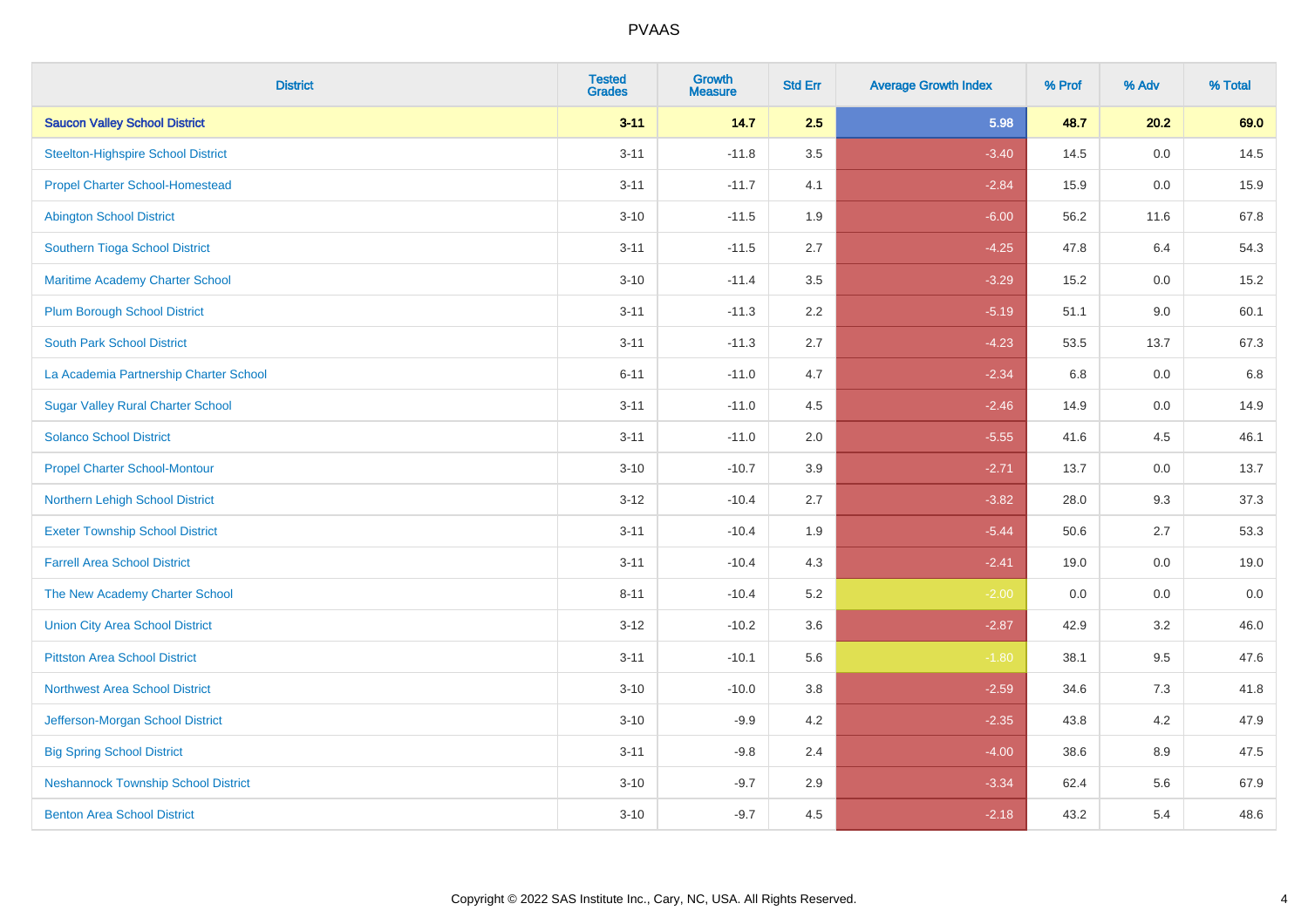| <b>District</b>                               | <b>Tested</b><br><b>Grades</b> | <b>Growth</b><br><b>Measure</b> | <b>Std Err</b> | <b>Average Growth Index</b> | % Prof | % Adv   | % Total |
|-----------------------------------------------|--------------------------------|---------------------------------|----------------|-----------------------------|--------|---------|---------|
| <b>Saucon Valley School District</b>          | $3 - 11$                       | 14.7                            | 2.5            | 5.98                        | 48.7   | 20.2    | 69.0    |
| <b>Chambersburg Area School District</b>      | $3 - 11$                       | $-9.5$                          | 1.3            | $-7.20$                     | 42.7   | $8.6\,$ | 51.4    |
| <b>Redbank Valley School District</b>         | $3 - 11$                       | $-9.5$                          | 3.4            | $-2.77$                     | 31.5   | 4.9     | 36.4    |
| <b>Clearfield Area School District</b>        | $3 - 10$                       | $-9.4$                          | 2.6            | $-3.56$                     | 43.0   | 3.1     | 46.1    |
| <b>Carmichaels Area School District</b>       | $3 - 10$                       | $-9.3$                          | 3.3            | $-2.81$                     | 35.1   | 1.4     | 36.5    |
| <b>Berwick Area School District</b>           | $3 - 11$                       | $-9.3$                          | 2.6            | $-3.59$                     | 42.1   | 5.5     | 47.6    |
| <b>Bradford Area School District</b>          | $3 - 12$                       | $-9.3$                          | 2.4            | $-3.87$                     | 45.8   | 8.3     | 54.2    |
| <b>North East School District</b>             | $3 - 11$                       | $-9.3$                          | 3.1            | $-3.02$                     | 62.6   | 14.4    | 77.0    |
| <b>Innovative Arts Academy Charter School</b> | $6 - 11$                       | $-9.1$                          | 3.7            | $-2.44$                     | 9.5    | 0.0     | 9.5     |
| <b>Mahanoy Area School District</b>           | $3 - 10$                       | $-9.0$                          | 3.6            | $-2.49$                     | 26.2   | 1.6     | 27.9    |
| <b>Aliquippa School District</b>              | $3 - 11$                       | $-9.0$                          | 4.2            | $-2.14$                     | 11.0   | 0.0     | 11.0    |
| Philadelphia Academy Charter School           | $3 - 11$                       | $-8.9$                          | 2.9            | $-3.04$                     | 50.5   | 2.9     | 53.4    |
| South Allegheny School District               | $3 - 11$                       | $-8.8$                          | 3.2            | $-2.70$                     | 40.5   | $0.0\,$ | 40.5    |
| <b>North Star School District</b>             | $3 - 11$                       | $-8.7$                          | 3.5            | $-2.51$                     | 47.8   | 6.0     | 53.7    |
| <b>Palisades School District</b>              | $3 - 11$                       | $-8.7$                          | 2.8            | $-3.06$                     | 53.8   | 6.7     | 60.5    |
| <b>Milton Area School District</b>            | $3 - 11$                       | $-8.7$                          | 2.5            | $-3.52$                     | 45.4   | $6.9\,$ | 52.3    |
| <b>Chartiers-Houston School District</b>      | $3 - 10$                       | $-8.6$                          | 3.5            | $-2.41$                     | 59.7   | 4.5     | 64.2    |
| <b>Lampeter-Strasburg School District</b>     | $3 - 12$                       | $-8.6$                          | 2.0            | $-4.33$                     | 55.1   | 9.8     | 64.8    |
| <b>West Middlesex Area School District</b>    | $3 - 10$                       | $-8.4$                          | 3.8            | $-2.21$                     | 34.9   | 2.8     | 37.6    |
| <b>Elizabeth Forward School District</b>      | $3 - 11$                       | $-8.4$                          | 2.4            | $-3.41$                     | 51.7   | 4.0     | 55.7    |
| <b>Southmoreland School District</b>          | $3 - 11$                       | $-8.3$                          | 3.6            | $-2.32$                     | 56.8   | 7.2     | 64.0    |
| <b>Tamaqua Area School District</b>           | $3 - 12$                       | $-8.2$                          | 2.5            | $-3.24$                     | 44.5   | 1.9     | 46.4    |
| <b>Muncy School District</b>                  | $3 - 11$                       | $-8.1$                          | 3.7            | $-2.21$                     | 42.0   | 3.8     | 45.8    |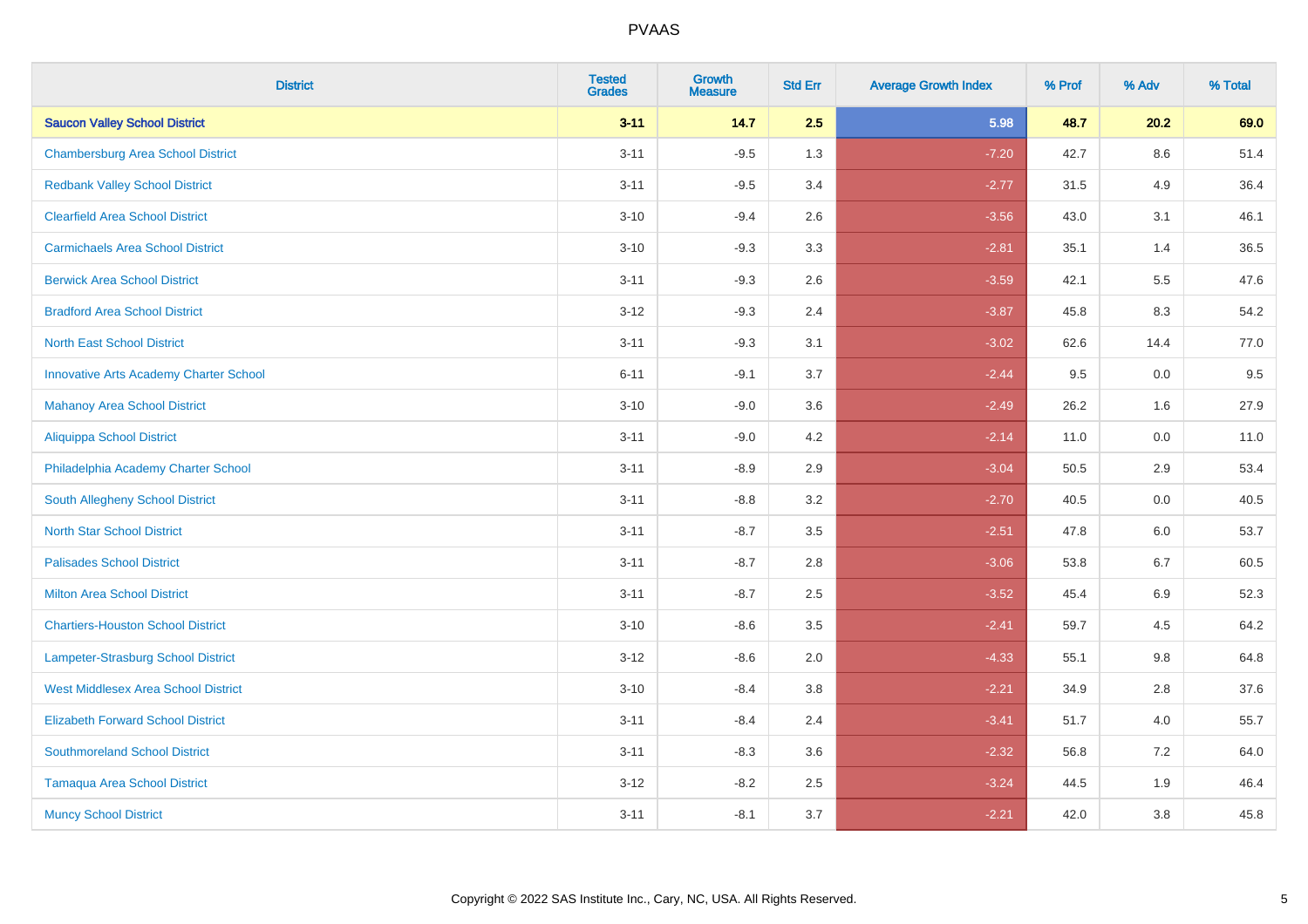| <b>District</b>                              | <b>Tested</b><br><b>Grades</b> | <b>Growth</b><br><b>Measure</b> | <b>Std Err</b> | <b>Average Growth Index</b> | % Prof | % Adv   | % Total  |
|----------------------------------------------|--------------------------------|---------------------------------|----------------|-----------------------------|--------|---------|----------|
| <b>Saucon Valley School District</b>         | $3 - 11$                       | 14.7                            | 2.5            | 5.98                        | 48.7   | 20.2    | 69.0     |
| Portage Area School District                 | $3 - 10$                       | $-8.1$                          | 3.6            | $-2.26$                     | 40.6   | 9.4     | $50.0\,$ |
| <b>Blairsville-Saltsburg School District</b> | $3 - 11$                       | $-8.0$                          | 3.0            | $-2.68$                     | 37.3   | 7.0     | 44.3     |
| <b>Western Beaver County School District</b> | $3 - 11$                       | $-7.8$                          | 4.2            | $-1.87$                     | 56.5   | 6.5     | 63.0     |
| <b>Shamokin Area School District</b>         | $3 - 11$                       | $-7.7$                          | 4.8            | $-1.60$                     | 38.1   | 3.2     | 41.3     |
| <b>Pine Grove Area School District</b>       | $3 - 11$                       | $-7.7$                          | 2.9            | $-2.66$                     | 42.3   | 7.7     | 50.0     |
| <b>Dunmore School District</b>               | $3 - 11$                       | $-7.7$                          | 2.9            | $-2.62$                     | 34.0   | 7.2     | 41.2     |
| <b>Penn Hills School District</b>            | $3 - 11$                       | $-7.6$                          | 2.6            | $-2.94$                     | 33.1   | 0.7     | 33.8     |
| <b>Mohawk Area School District</b>           | $3 - 11$                       | $-7.5$                          | 3.1            | $-2.45$                     | 49.4   | 11.0    | 60.4     |
| Northern Tioga School District               | $3 - 12$                       | $-7.5$                          | 2.8            | $-2.64$                     | 54.0   | 1.2     | 55.2     |
| <b>Conneaut School District</b>              | $3 - 12$                       | $-7.5$                          | 2.6            | $-2.91$                     | 38.4   | 7.4     | 45.8     |
| <b>Highlands School District</b>             | $3 - 11$                       | $-7.4$                          | 2.7            | $-2.76$                     | 44.4   | 3.7     | 48.2     |
| <b>Williams Valley School District</b>       | $3 - 11$                       | $-7.3$                          | 3.4            | $-2.13$                     | 23.2   | 0.0     | 23.2     |
| <b>California Area School District</b>       | $3 - 10$                       | $-7.3$                          | 3.6            | $-2.02$                     | 42.6   | 9.8     | 52.5     |
| <b>Forest Hills School District</b>          | $3 - 11$                       | $-7.3$                          | 2.7            | $-2.74$                     | 41.1   | 13.7    | 54.8     |
| <b>Interboro School District</b>             | $3 - 12$                       | $-7.3$                          | 2.1            | $-3.43$                     | 46.6   | 4.8     | 51.4     |
| <b>Brownsville Area School District</b>      | $3 - 12$                       | $-7.2$                          | 3.9            | $-1.83$                     | 34.4   | 6.1     | 40.5     |
| <b>Windber Area School District</b>          | $3 - 11$                       | $-7.2$                          | 3.2            | $-2.24$                     | 55.4   | 7.2     | 62.6     |
| <b>Wallenpaupack Area School District</b>    | $3 - 11$                       | $-7.1$                          | 2.3            | $-3.09$                     | 40.8   | 2.4     | 43.1     |
| <b>Freedom Area School District</b>          | $3 - 11$                       | $-7.1$                          | 3.0            | $-2.37$                     | 43.8   | 4.2     | 47.9     |
| <b>Harbor Creek School District</b>          | $3 - 11$                       | $-7.1$                          | 2.7            | $-2.67$                     | 48.8   | 15.2    | 64.0     |
| <b>Moshannon Valley School District</b>      | $3 - 10$                       | $-7.0$                          | 3.4            | $-2.01$                     | 48.5   | $0.0\,$ | 48.5     |
| <b>Penn-Delco School District</b>            | $3 - 11$                       | $-6.8$                          | 1.9            | $-3.51$                     | 46.6   | 3.2     | 49.8     |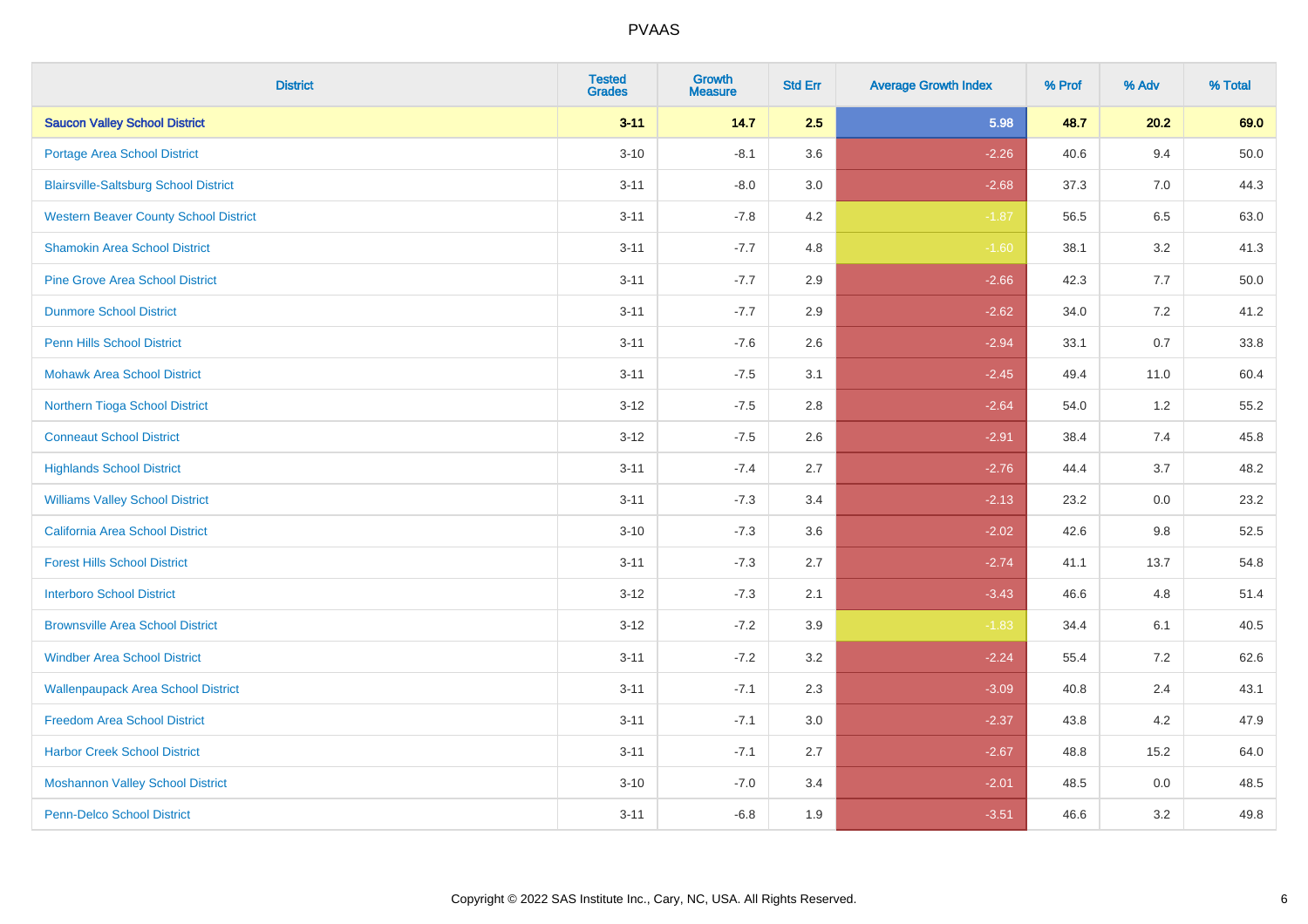| <b>District</b>                                   | <b>Tested</b><br><b>Grades</b> | <b>Growth</b><br><b>Measure</b> | <b>Std Err</b> | <b>Average Growth Index</b> | % Prof | % Adv   | % Total |
|---------------------------------------------------|--------------------------------|---------------------------------|----------------|-----------------------------|--------|---------|---------|
| <b>Saucon Valley School District</b>              | $3 - 11$                       | 14.7                            | 2.5            | 5.98                        | 48.7   | 20.2    | 69.0    |
| <b>Yough School District</b>                      | $3 - 10$                       | $-6.6$                          | 2.7            | $-2.43$                     | 50.8   | 4.0     | 54.8    |
| <b>Butler Area School District</b>                | $3 - 11$                       | $-6.5$                          | 1.5            | $-4.26$                     | 42.5   | 9.4     | 51.9    |
| <b>Executive Education Academy Charter School</b> | $3 - 10$                       | $-6.5$                          | 3.1            | $-2.08$                     | 23.7   | 2.2     | 25.8    |
| <b>New Castle Area School District</b>            | $3 - 12$                       | $-6.4$                          | 2.4            | $-2.66$                     | 32.5   | 4.3     | 36.8    |
| <b>Tri-Valley School District</b>                 | $3 - 10$                       | $-6.4$                          | 4.1            | $-1.57$                     | 37.0   | 4.4     | 41.3    |
| <b>Slippery Rock Area School District</b>         | $3 - 11$                       | $-6.3$                          | 2.5            | $-2.51$                     | 56.2   | 9.5     | 65.7    |
| <b>Upper Dauphin Area School District</b>         | $3 - 11$                       | $-6.3$                          | 3.2            | $-1.98$                     | 37.4   | 4.8     | 42.2    |
| <b>East Allegheny School District</b>             | $3 - 11$                       | $-6.3$                          | 3.3            | $-1.87$                     | 31.9   | 9.7     | 41.7    |
| <b>Dubois Area School District</b>                | $3 - 11$                       | $-6.2$                          | 2.0            | $-3.07$                     | 50.9   | 13.4    | 64.3    |
| <b>Mount Union Area School District</b>           | $3 - 10$                       | $-6.1$                          | 3.1            | $-1.97$                     | 32.2   | 3.4     | 35.6    |
| Waynesboro Area School District                   | $3-12$                         | $-6.1$                          | 1.9            | $-3.20$                     | 50.0   | 6.8     | 56.8    |
| <b>East Lycoming School District</b>              | $3 - 11$                       | $-6.0$                          | 2.7            | $-2.24$                     | 48.3   | $4.2\,$ | 52.5    |
| <b>Karns City Area School District</b>            | $3 - 11$                       | $-6.0$                          | 2.9            | $-2.03$                     | 53.1   | 8.3     | 61.5    |
| <b>Forest City Regional School District</b>       | $3-12$                         | $-6.0$                          | 3.0            | $-1.96$                     | 44.1   | 0.0     | 44.1    |
| <b>Old Forge School District</b>                  | $3 - 12$                       | $-5.9$                          | 3.4            | $-1.73$                     | 52.9   | 7.1     | 60.0    |
| <b>Shade-Central City School District</b>         | $3 - 11$                       | $-5.9$                          | 4.6            | $-1.28$                     | 27.8   | 0.0     | 27.8    |
| <b>Fort Cherry School District</b>                | $3 - 10$                       | $-5.9$                          | 3.8            | $-1.56$                     | 55.2   | 5.2     | 60.3    |
| <b>Universal Audenried Charter School</b>         | $9 - 11$                       | $-5.8$                          | 2.4            | $-2.40$                     | 14.6   | 0.0     | 14.6    |
| Jim Thorpe Area School District                   | $3 - 11$                       | $-5.8$                          | 2.7            | $-2.19$                     | 33.3   | 7.4     | 40.7    |
| <b>Blue Mountain School District</b>              | $3 - 10$                       | $-5.8$                          | 2.3            | $-2.56$                     | 46.6   | 8.5     | 55.1    |
| Susquehanna Township School District              | $3 - 12$                       | $-5.8$                          | 2.7            | $-2.17$                     | 36.0   | 5.6     | 41.6    |
| <b>Ferndale Area School District</b>              | $3 - 10$                       | $-5.8$                          | 4.3            | $-1.33$                     | 40.0   | 0.0     | 40.0    |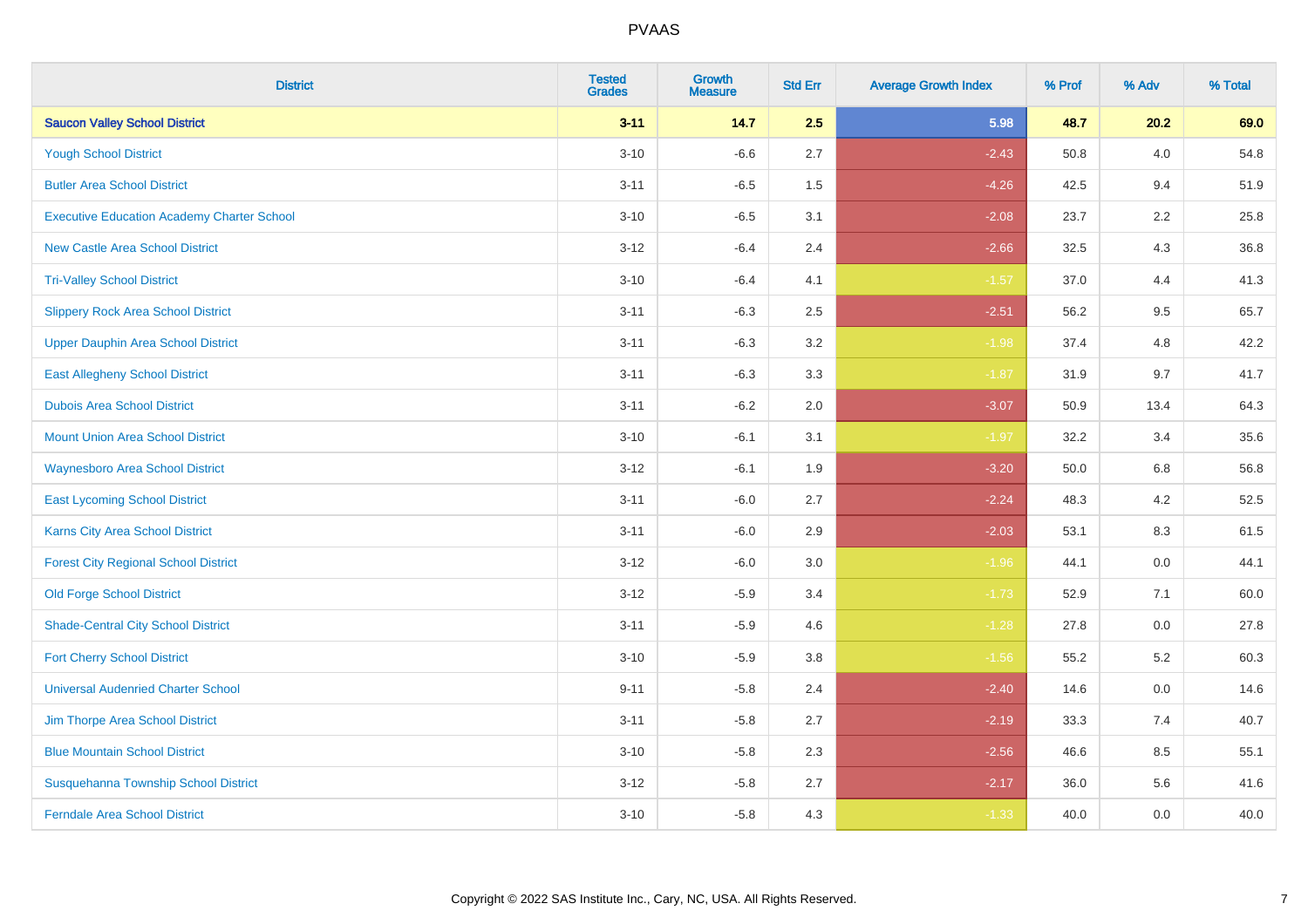| <b>District</b>                                | <b>Tested</b><br><b>Grades</b> | <b>Growth</b><br><b>Measure</b> | <b>Std Err</b> | <b>Average Growth Index</b> | % Prof | % Adv | % Total |
|------------------------------------------------|--------------------------------|---------------------------------|----------------|-----------------------------|--------|-------|---------|
| <b>Saucon Valley School District</b>           | $3 - 11$                       | 14.7                            | 2.5            | 5.98                        | 48.7   | 20.2  | 69.0    |
| <b>Pequea Valley School District</b>           | $3 - 11$                       | $-5.8$                          | 3.2            | $-1.80$                     | 39.8   | 9.1   | 48.9    |
| <b>Austin Area School District</b>             | $3 - 11$                       | $-5.7$                          | 6.4            | $-0.90$                     | 33.3   | 5.6   | 38.9    |
| <b>Carbon Career &amp; Technical Institute</b> | $9 - 11$                       | $-5.7$                          | 3.6            | $-1.59$                     | 34.5   | 1.2   | 35.7    |
| <b>Claysburg-Kimmel School District</b>        | $3 - 11$                       | $-5.7$                          | 4.0            | $-1.42$                     | 42.9   | 8.2   | 51.0    |
| South Williamsport Area School District        | $3 - 10$                       | $-5.7$                          | 2.5            | $-2.30$                     | 45.5   | 4.5   | 50.0    |
| <b>Fairfield Area School District</b>          | $3 - 11$                       | $-5.6$                          | 3.4            | $-1.66$                     | 57.9   | 4.0   | 61.8    |
| <b>Canton Area School District</b>             | $3 - 11$                       | $-5.5$                          | 3.2            | $-1.75$                     | 40.7   | 2.3   | 43.0    |
| <b>Bermudian Springs School District</b>       | $3 - 11$                       | $-5.5$                          | 2.9            | $-1.94$                     | 56.4   | 6.8   | 63.2    |
| <b>Montrose Area School District</b>           | $3 - 10$                       | $-5.5$                          | 3.0            | $-1.82$                     | 46.7   | 5.4   | 52.2    |
| <b>Trinity Area School District</b>            | $3 - 11$                       | $-5.4$                          | 2.0            | $-2.71$                     | 48.3   | 11.8  | 60.1    |
| Imhotep Institute Charter High School          | $9 - 11$                       | $-5.3$                          | 5.8            | $-0.92$                     | 25.0   | 0.0   | 25.0    |
| <b>Corry Area School District</b>              | $3 - 11$                       | $-5.3$                          | 2.6            | $-2.03$                     | 38.5   | 6.0   | 44.5    |
| <b>Carlisle Area School District</b>           | $3 - 11$                       | $-5.3$                          | 1.9            | $-2.81$                     | 54.0   | 6.3   | 60.3    |
| <b>Indiana Area School District</b>            | $3 - 11$                       | $-5.3$                          | 2.3            | $-2.28$                     | 47.6   | 18.4  | 66.1    |
| <b>Middletown Area School District</b>         | $3 - 11$                       | $-5.3$                          | 2.6            | $-2.05$                     | 46.4   | 5.3   | 51.7    |
| <b>Brentwood Borough School District</b>       | $3 - 11$                       | $-5.3$                          | 3.0            | $-1.72$                     | 52.0   | 6.1   | 58.2    |
| Perseus House Charter School Of Excellence     | $6 - 11$                       | $-5.2$                          | 3.0            | $-1.72$                     | 16.5   | 0.0   | 16.5    |
| <b>Keystone Central School District</b>        | $3 - 11$                       | $-5.1$                          | 2.0            | $-2.46$                     | 44.7   | 4.6   | 49.4    |
| <b>Upper Moreland Township School District</b> | $3 - 11$                       | $-5.0$                          | 2.2            | $-2.31$                     | 57.9   | 4.0   | 61.9    |
| <b>Mount Pleasant Area School District</b>     | $3 - 11$                       | $-5.0$                          | 2.6            | $-1.93$                     | 52.6   | 0.0   | 52.6    |
| <b>Washington School District</b>              | $3 - 11$                       | $-4.9$                          | 2.8            | $-1.76$                     | 30.1   | 2.4   | 32.5    |
| <b>Brandywine Heights Area School District</b> | $3 - 11$                       | $-4.9$                          | 2.7            | $-1.81$                     | 49.2   | 8.2   | 57.4    |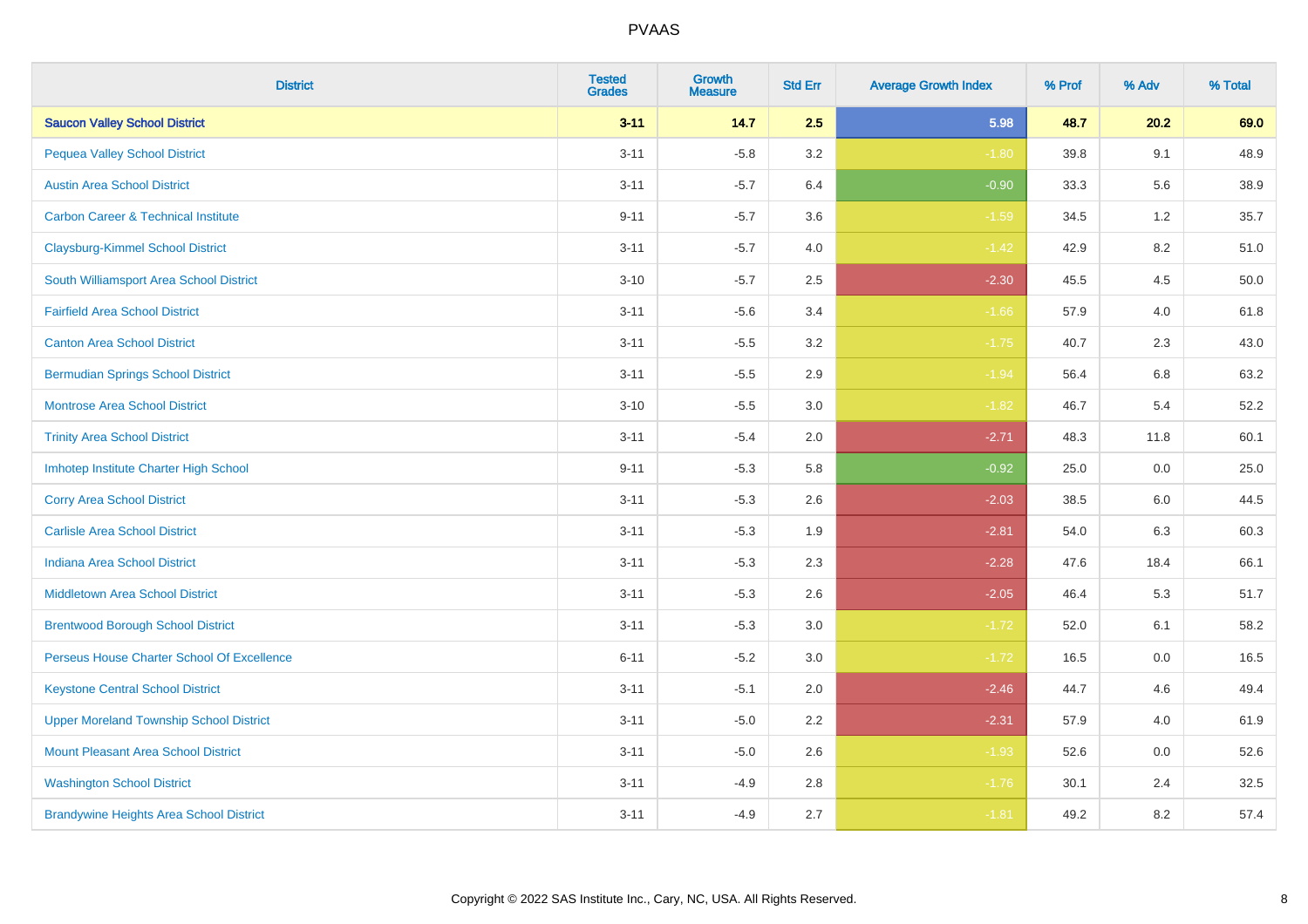| <b>District</b>                               | <b>Tested</b><br><b>Grades</b> | <b>Growth</b><br><b>Measure</b> | <b>Std Err</b> | <b>Average Growth Index</b> | % Prof | % Adv   | % Total |
|-----------------------------------------------|--------------------------------|---------------------------------|----------------|-----------------------------|--------|---------|---------|
| <b>Saucon Valley School District</b>          | $3 - 11$                       | 14.7                            | 2.5            | 5.98                        | 48.7   | 20.2    | 69.0    |
| <b>Juniata County School District</b>         | $3 - 12$                       | $-4.9$                          | 2.1            | $-2.26$                     | 38.5   | $2.9\,$ | 41.4    |
| <b>Central Columbia School District</b>       | $3 - 12$                       | $-4.8$                          | 2.6            | $-1.86$                     | 53.7   | 14.8    | 68.5    |
| <b>Nazareth Area School District</b>          | $3 - 11$                       | $-4.7$                          | 1.7            | $-2.82$                     | 59.2   | $9.9\,$ | 69.0    |
| <b>Boyertown Area School District</b>         | $3 - 11$                       | $-4.7$                          | 1.5            | $-3.17$                     | 55.2   | 11.3    | 66.5    |
| <b>Apollo-Ridge School District</b>           | $3 - 12$                       | $-4.7$                          | 3.7            | $-1.24$                     | 50.0   | 10.0    | 60.0    |
| <b>Crawford Central School District</b>       | $3 - 11$                       | $-4.7$                          | 2.2            | $-2.15$                     | 40.6   | 10.5    | 51.1    |
| <b>Riverview School District</b>              | $3 - 11$                       | $-4.6$                          | 3.8            | $-1.20$                     | 57.9   | 15.8    | 73.7    |
| <b>West Greene School District</b>            | $3 - 11$                       | $-4.5$                          | 4.3            | $-1.04$                     | 36.6   | 7.3     | 43.9    |
| <b>Greensburg Salem School District</b>       | $3 - 11$                       | $-4.4$                          | 2.4            | $-1.88$                     | 47.6   | 4.9     | 52.4    |
| <b>Coatesville Area School District</b>       | $3 - 11$                       | $-4.4$                          | 1.7            | $-2.62$                     | 36.3   | 4.2     | 40.5    |
| <b>Quakertown Community School District</b>   | $3 - 12$                       | $-4.4$                          | 1.6            | $-2.70$                     | 56.5   | 10.0    | 66.6    |
| <b>Somerset Area School District</b>          | $3 - 11$                       | $-4.4$                          | 2.3            | $-1.93$                     | 44.4   | 14.9    | 59.3    |
| <b>Gillingham Charter School</b>              | $3 - 11$                       | $-4.4$                          | 5.6            | $-0.77$                     | 20.8   | 8.3     | 29.2    |
| <b>Forest Area School District</b>            | $3 - 11$                       | $-4.4$                          | 5.4            | $-0.81$                     | 36.2   | 2.1     | 38.3    |
| Jeannette City School District                | $3 - 11$                       | $-4.3$                          | 3.8            | $-1.13$                     | 46.7   | $7.5\,$ | 54.2    |
| <b>Antietam School District</b>               | $3 - 10$                       | $-4.3$                          | 3.8            | $-1.13$                     | 36.4   | $5.4$   | 41.8    |
| <b>Oxford Area School District</b>            | $3 - 11$                       | $-4.3$                          | 1.9            | $-2.26$                     | 41.3   | 8.0     | 49.3    |
| <b>Bristol Borough School District</b>        | $3 - 12$                       | $-4.3$                          | 3.4            | $-1.27$                     | 39.7   | 1.3     | 41.0    |
| <b>Turkeyfoot Valley Area School District</b> | $3 - 12$                       | $-4.3$                          | 5.6            | $-0.76$                     | 22.0   | 5.1     | 27.1    |
| <b>Troy Area School District</b>              | $3 - 10$                       | $-4.3$                          | 3.4            | $-1.26$                     | 43.2   | 5.7     | 48.9    |
| East Pennsboro Area School District           | $3 - 11$                       | $-4.2$                          | 2.5            | $-1.71$                     | 60.8   | 8.5     | 69.3    |
| <b>Ellwood City Area School District</b>      | $3 - 11$                       | $-4.2$                          | 3.2            | $-1.29$                     | 54.1   | 14.1    | 68.2    |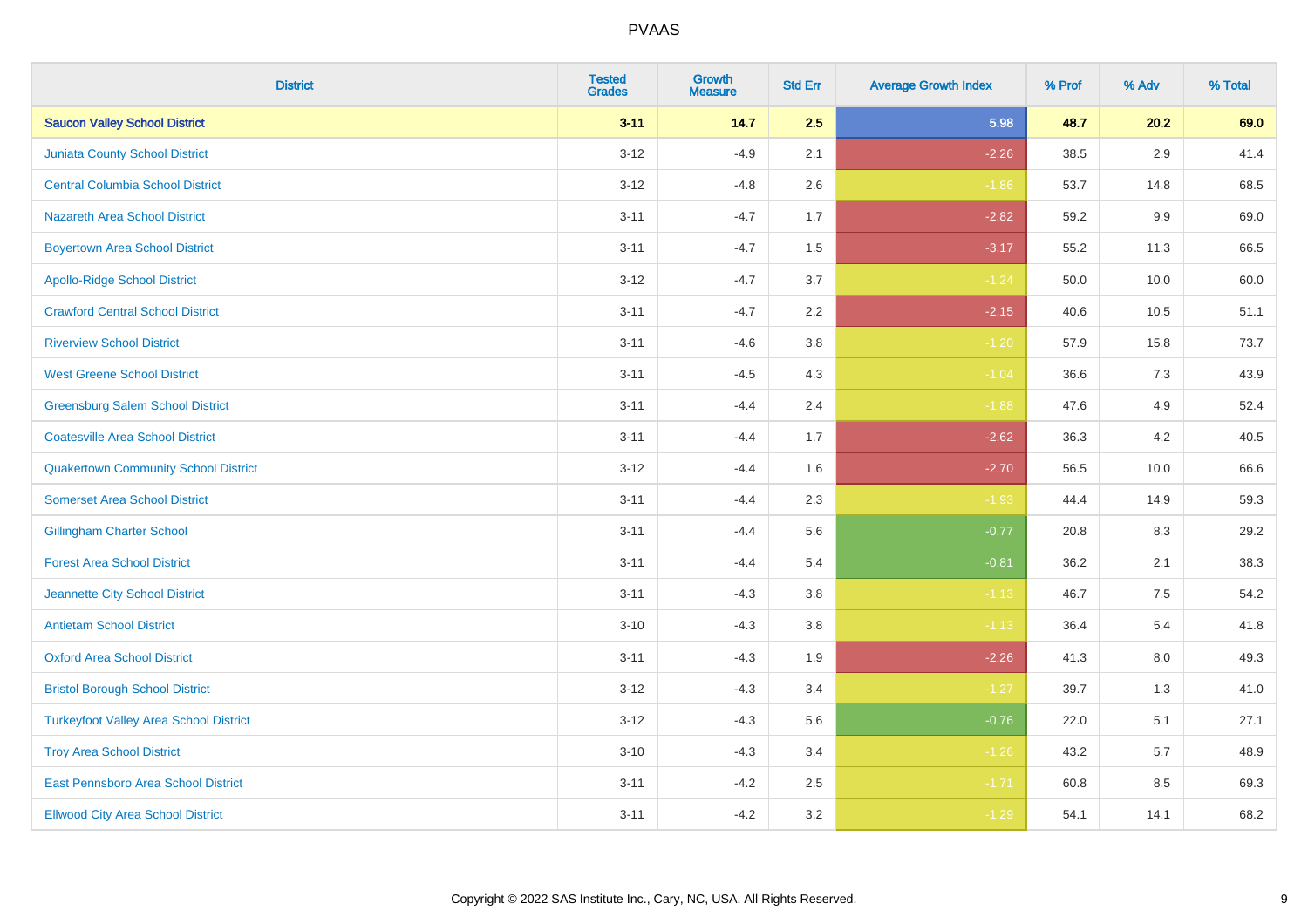| <b>District</b>                                                       | <b>Tested</b><br><b>Grades</b> | <b>Growth</b><br><b>Measure</b> | <b>Std Err</b> | <b>Average Growth Index</b> | % Prof | % Adv   | % Total |
|-----------------------------------------------------------------------|--------------------------------|---------------------------------|----------------|-----------------------------|--------|---------|---------|
| <b>Saucon Valley School District</b>                                  | $3 - 11$                       | 14.7                            | 2.5            | 5.98                        | 48.7   | 20.2    | 69.0    |
| <b>MaST Community Charter School</b>                                  | $3 - 10$                       | $-4.1$                          | 2.7            | $-1.52$                     | 44.0   | 9.5     | 53.4    |
| <b>Easton Area School District</b>                                    | $3 - 12$                       | $-4.1$                          | 1.4            | $-2.91$                     | 39.9   | 4.0     | 43.9    |
| <b>Cambria Heights School District</b>                                | $3 - 10$                       | $-4.1$                          | 3.1            | $-1.32$                     | 51.0   | $6.0\,$ | 57.0    |
| <b>Elk Lake School District</b>                                       | $3 - 11$                       | $-4.0$                          | 3.3            | $-1.23$                     | 46.2   | 3.3     | 49.4    |
| <b>Pottstown School District</b>                                      | $3 - 12$                       | $-4.0$                          | 2.4            | $-1.68$                     | 29.8   | 1.2     | 31.0    |
| <b>Gettysburg Area School District</b>                                | $3 - 11$                       | $-4.0$                          | 2.1            | $-1.89$                     | 45.3   | 14.0    | 59.3    |
| Preparatory Charter School Of Mathematics, Science, Tech, And Careers | $9 - 10$                       | $-4.0$                          | 2.5            | $-1.59$                     | 15.0   | 0.0     | 15.0    |
| <b>Sullivan County School District</b>                                | $3 - 10$                       | $-4.0$                          | 4.4            | $-0.90$                     | 66.7   | 2.6     | 69.2    |
| <b>Westmont Hilltop School District</b>                               | $3 - 11$                       | $-4.0$                          | 2.8            | $-1.40$                     | 36.3   | 13.3    | 49.6    |
| Juniata Valley School District                                        | $3 - 11$                       | $-3.9$                          | 3.5            | $-1.10$                     | 44.4   | 3.5     | 47.8    |
| <b>Big Beaver Falls Area School District</b>                          | $3 - 11$                       | $-3.9$                          | 3.3            | $-1.18$                     | 34.1   | 3.5     | 37.6    |
| <b>York Co School Of Technology</b>                                   | $9 - 12$                       | $-3.8$                          | 1.7            | $-2.22$                     | 39.1   | 5.6     | 44.7    |
| <b>Valley Grove School District</b>                                   | $3 - 10$                       | $-3.7$                          | 3.7            | $-1.01$                     | 51.2   | 6.1     | 57.3    |
| <b>Kane Area School District</b>                                      | $3 - 10$                       | $-3.7$                          | 3.2            | $-1.17$                     | 39.5   | 9.9     | 49.4    |
| <b>Conemaugh Township Area School District</b>                        | $3 - 12$                       | $-3.7$                          | 3.4            | $-1.09$                     | 53.8   | 17.6    | 71.4    |
| <b>Kiski Area School District</b>                                     | $3 - 11$                       | $-3.7$                          | 2.0            | $-1.86$                     | 57.4   | 10.4    | 67.8    |
| <b>Twin Valley School District</b>                                    | $3 - 12$                       | $-3.6$                          | 2.1            | $-1.69$                     | 49.6   | 7.1     | 56.8    |
| <b>Perkiomen Valley School District</b>                               | $3 - 11$                       | $-3.5$                          | 1.6            | $-2.18$                     | 53.8   | 13.4    | 67.2    |
| <b>Fannett-Metal School District</b>                                  | $3 - 11$                       | $-3.4$                          | 5.1            | $-0.67$                     | 38.7   | 8.1     | 46.8    |
| <b>Chestnut Ridge School District</b>                                 | $3 - 12$                       | $-3.4$                          | 2.9            | $-1.17$                     | 46.6   | 5.8     | 52.4    |
| <b>Pittsburgh School District</b>                                     | $3 - 11$                       | $-3.3$                          | 1.1            | $-3.04$                     | 33.9   | 8.2     | 42.1    |
| <b>Riverside School District</b>                                      | $3 - 11$                       | $-3.2$                          | 3.0            | $-1.09$                     | 43.0   | 9.0     | 52.0    |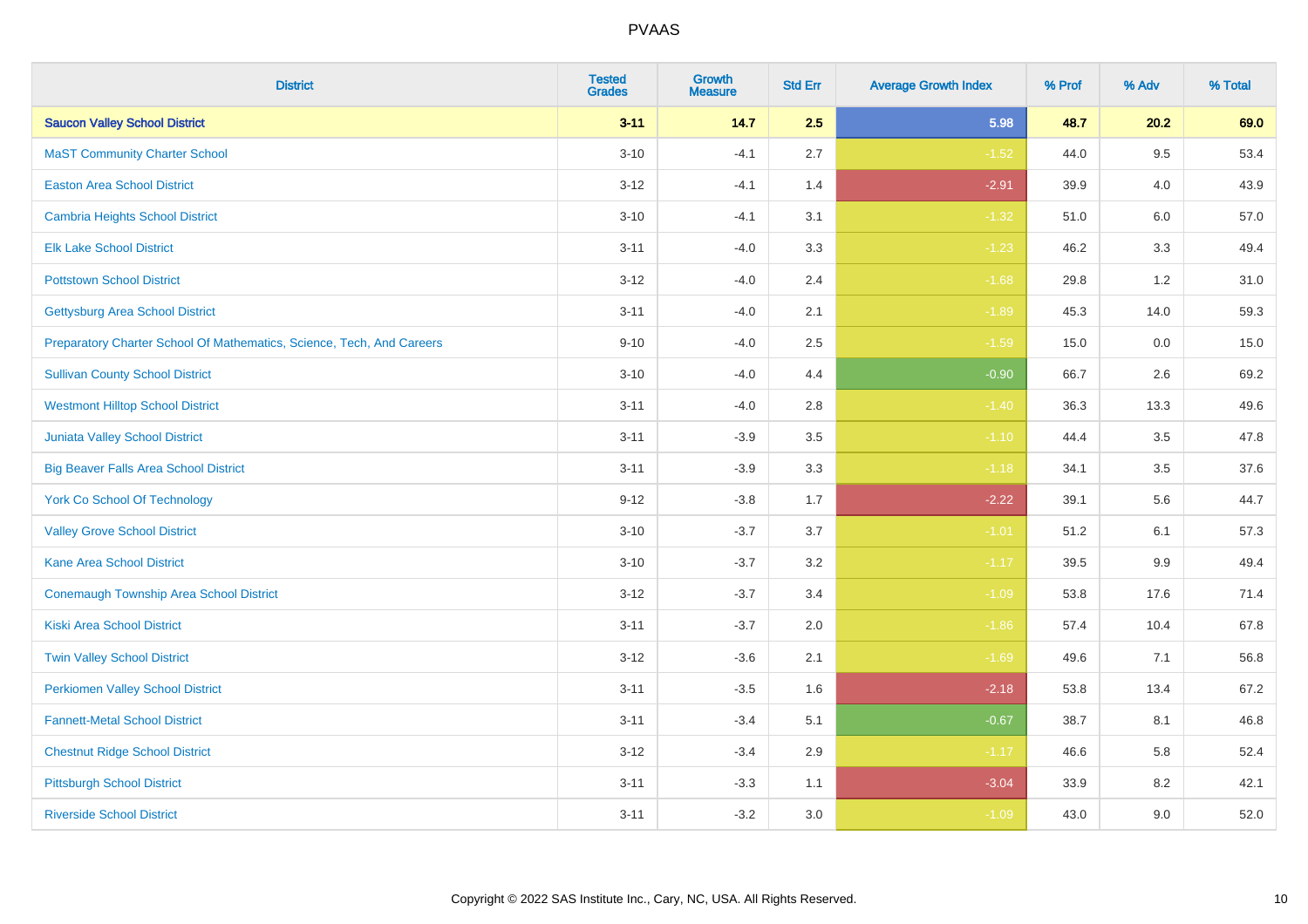| <b>District</b>                                         | <b>Tested</b><br><b>Grades</b> | <b>Growth</b><br><b>Measure</b> | <b>Std Err</b> | <b>Average Growth Index</b> | % Prof | % Adv   | % Total |
|---------------------------------------------------------|--------------------------------|---------------------------------|----------------|-----------------------------|--------|---------|---------|
| <b>Saucon Valley School District</b>                    | $3 - 11$                       | 14.7                            | 2.5            | 5.98                        | 48.7   | 20.2    | 69.0    |
| <b>Conemaugh Valley School District</b>                 | $3 - 12$                       | $-3.2$                          | 4.1            | $-0.78$                     | 48.2   | 5.6     | 53.7    |
| <b>Columbia Borough School District</b>                 | $3 - 12$                       | $-3.1$                          | 3.5            | $-0.89$                     | 29.5   | 1.9     | 31.4    |
| <b>Northeast Bradford School District</b>               | $3 - 10$                       | $-3.1$                          | 4.0            | $-0.78$                     | 33.9   | 3.4     | 37.3    |
| <b>Greater Johnstown School District</b>                | $3 - 11$                       | $-3.1$                          | 2.6            | $-1.19$                     | 26.1   | 0.0     | 26.1    |
| <b>Greencastle-Antrim School District</b>               | $3 - 11$                       | $-3.0$                          | 2.2            | $-1.36$                     | 62.4   | 9.9     | 72.3    |
| Center For Student Learning Charter School At Pennsbury | $6 - 12$                       | $-2.9$                          | 6.1            | $-0.47$                     | 42.9   | 0.0     | 42.9    |
| <b>Scranton School District</b>                         | $3 - 12$                       | $-2.9$                          | 2.4            | $-1.22$                     | 45.6   | 3.6     | 49.1    |
| Oil City Area School District                           | $3 - 11$                       | $-2.9$                          | 2.6            | $-1.08$                     | 44.4   | 5.8     | 50.2    |
| <b>Quaker Valley School District</b>                    | $3 - 11$                       | $-2.8$                          | 2.6            | $-1.08$                     | 55.2   | 13.2    | 68.4    |
| <b>Susquehanna Community School District</b>            | $3 - 11$                       | $-2.8$                          | 4.2            | $-0.66$                     | 49.4   | 6.9     | 56.3    |
| <b>Chichester School District</b>                       | $3 - 11$                       | $-2.7$                          | 2.3            | $-1.17$                     | 44.6   | 6.6     | 51.2    |
| <b>Lewisburg Area School District</b>                   | $3 - 11$                       | $-2.7$                          | 2.6            | $-1.03$                     | 57.0   | 18.5    | 75.6    |
| Shenango Area School District                           | $3 - 11$                       | $-2.6$                          | 3.3            | $-0.79$                     | 50.6   | 13.9    | 64.6    |
| <b>Charleroi School District</b>                        | $3 - 11$                       | $-2.6$                          | 3.0            | $-0.86$                     | 55.7   | 7.4     | 63.1    |
| <b>Dallas School District</b>                           | $3 - 11$                       | $-2.5$                          | 2.2            | $-1.12$                     | 54.9   | $7.6\,$ | 62.4    |
| <b>Clarion-Limestone Area School District</b>           | $3 - 12$                       | $-2.5$                          | 4.1            | $-0.60$                     | 56.8   | 6.8     | 63.6    |
| North Pocono School District                            | $3 - 11$                       | $-2.3$                          | 3.4            | $-0.68$                     | 52.0   | 16.4    | 68.5    |
| <b>Wyoming Valley West School District</b>              | $3 - 11$                       | $-2.2$                          | 2.4            | $-0.91$                     | 49.4   | 3.0     | 52.4    |
| <b>Burgettstown Area School District</b>                | $3 - 11$                       | $-2.1$                          | 3.4            | $-0.62$                     | 50.0   | 1.4     | 51.4    |
| <b>Bald Eagle Area School District</b>                  | $3 - 11$                       | $-2.1$                          | 2.7            | $-0.75$                     | 48.4   | 9.4     | 57.7    |
| Huntingdon Area School District                         | $3 - 11$                       | $-2.0$                          | 2.7            | $-0.72$                     | 36.8   | 10.3    | 47.0    |
| <b>Hope For Hyndman Charter School</b>                  | $3 - 11$                       | $-2.0$                          | 6.1            | $-0.32$                     | 33.3   | 0.0     | 33.3    |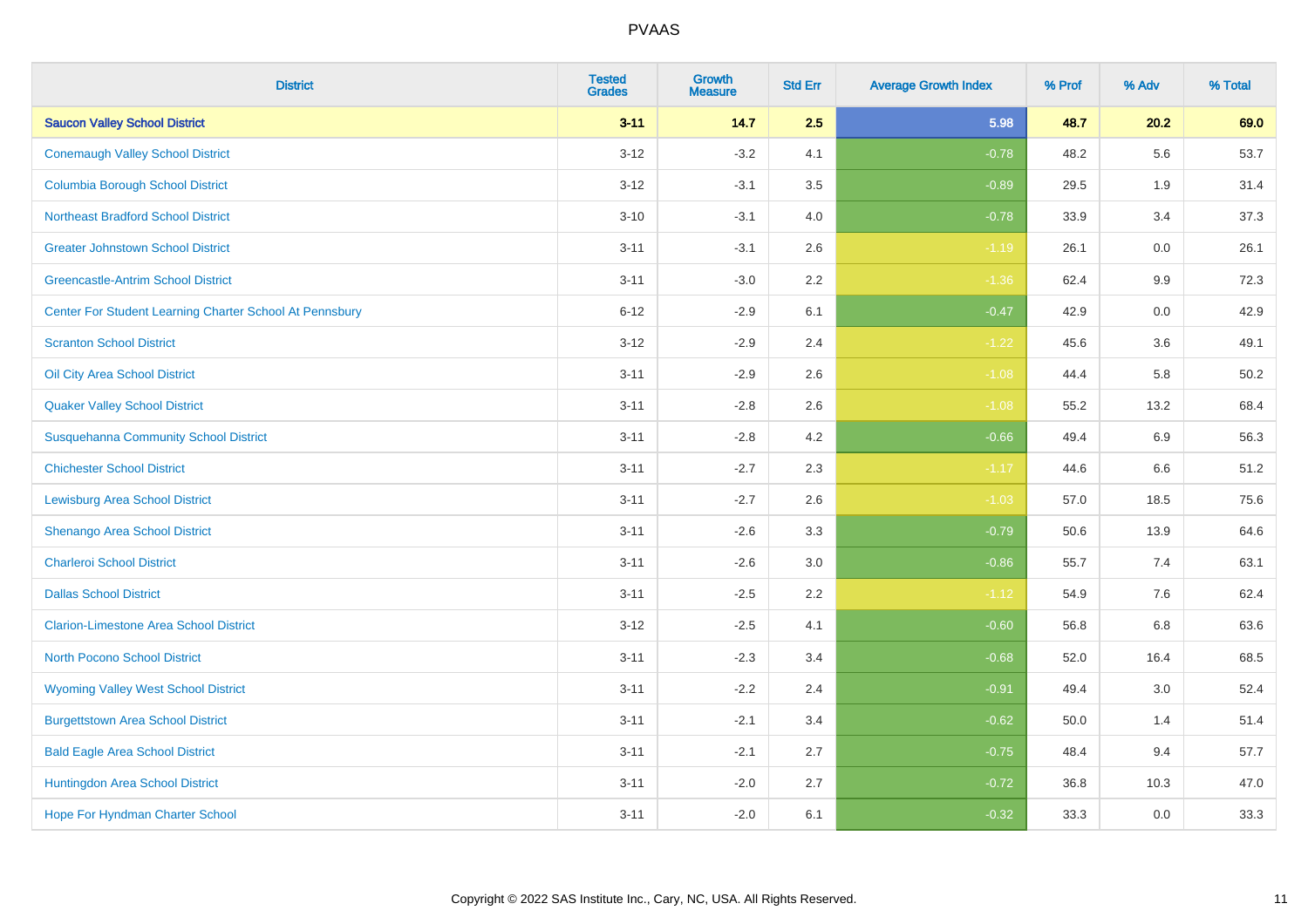| <b>District</b>                          | <b>Tested</b><br><b>Grades</b> | <b>Growth</b><br><b>Measure</b> | <b>Std Err</b> | <b>Average Growth Index</b> | % Prof | % Adv   | % Total |
|------------------------------------------|--------------------------------|---------------------------------|----------------|-----------------------------|--------|---------|---------|
| <b>Saucon Valley School District</b>     | $3 - 11$                       | 14.7                            | 2.5            | 5.98                        | 48.7   | 20.2    | 69.0    |
| <b>Montour School District</b>           | $3 - 11$                       | $-1.8$                          | 2.1            | $-0.88$                     | 61.4   | 15.1    | 76.5    |
| <b>North Hills School District</b>       | $3 - 11$                       | $-1.8$                          | 1.8            | $-0.96$                     | 59.1   | 14.1    | 73.2    |
| <b>Phoenixville Area School District</b> | $3 - 11$                       | $-1.7$                          | 2.1            | $-0.83$                     | 59.9   | 10.6    | 70.5    |
| <b>Chartiers Valley School District</b>  | $3 - 11$                       | $-1.7$                          | 2.0            | $-0.81$                     | 54.7   | 8.4     | 63.1    |
| <b>Mid Valley School District</b>        | $3 - 10$                       | $-1.7$                          | 3.0            | $-0.55$                     | 45.1   | 7.8     | 52.9    |
| South Side Area School District          | $3 - 11$                       | $-1.6$                          | 3.3            | $-0.48$                     | 50.0   | $6.8\,$ | 56.8    |
| <b>Cornell School District</b>           | $3 - 11$                       | $-1.6$                          | 5.0            | $-0.32$                     | 33.8   | 1.5     | 35.4    |
| <b>Lehighton Area School District</b>    | $3 - 11$                       | $-1.6$                          | 2.3            | $-0.70$                     | 51.1   | 5.6     | 56.7    |
| <b>Central Greene School District</b>    | $3 - 11$                       | $-1.6$                          | 2.8            | $-0.55$                     | 54.2   | 2.8     | 57.0    |
| <b>Lebanon School District</b>           | $3 - 11$                       | $-1.6$                          | 1.9            | $-0.80$                     | 24.4   | 2.6     | 27.0    |
| <b>Sharpsville Area School District</b>  | $3 - 11$                       | $-1.4$                          | 3.5            | $-0.40$                     | 55.2   | 13.4    | 68.7    |
| <b>Seneca Valley School District</b>     | $3 - 11$                       | $-1.4$                          | 1.4            | $-0.99$                     | 57.2   | 11.4    | 68.6    |
| <b>Cheltenham School District</b>        | $3 - 11$                       | $-1.4$                          | 2.1            | $-0.67$                     | 46.1   | 10.0    | 56.1    |
| <b>Wyoming Area School District</b>      | $3 - 10$                       | $-1.3$                          | 2.6            | $-0.50$                     | 53.8   | 10.8    | 64.6    |
| <b>Bellwood-Antis School District</b>    | $3 - 10$                       | $-1.2$                          | 3.2            | $-0.39$                     | 55.1   | 10.1    | 65.2    |
| <b>Palmerton Area School District</b>    | $3 - 11$                       | $-1.2$                          | 3.0            | $-0.39$                     | 57.4   | 5.0     | 62.4    |
| Mt Lebanon School District               | $3 - 11$                       | $-1.0$                          | 1.5            | $-0.70$                     | 61.9   | 24.0    | 85.9    |
| <b>North Schuylkill School District</b>  | $3 - 11$                       | $-1.0$                          | 2.4            | $-0.42$                     | 41.8   | 5.1     | 46.8    |
| <b>Manheim Township School District</b>  | $3 - 12$                       | $-0.9$                          | 1.6            | $-0.58$                     | 53.2   | 15.5    | 68.7    |
| <b>Lakeview School District</b>          | $3 - 11$                       | $-0.9$                          | 3.7            | $-0.24$                     | 60.3   | 3.2     | 63.5    |
| <b>Glendale School District</b>          | $3 - 10$                       | $-0.9$                          | 3.7            | $-0.24$                     | 50.0   | 5.4     | 55.4    |
| <b>Conewago Valley School District</b>   | $3 - 12$                       | $-0.9$                          | 2.0            | $-0.45$                     | 51.7   | 9.6     | 61.3    |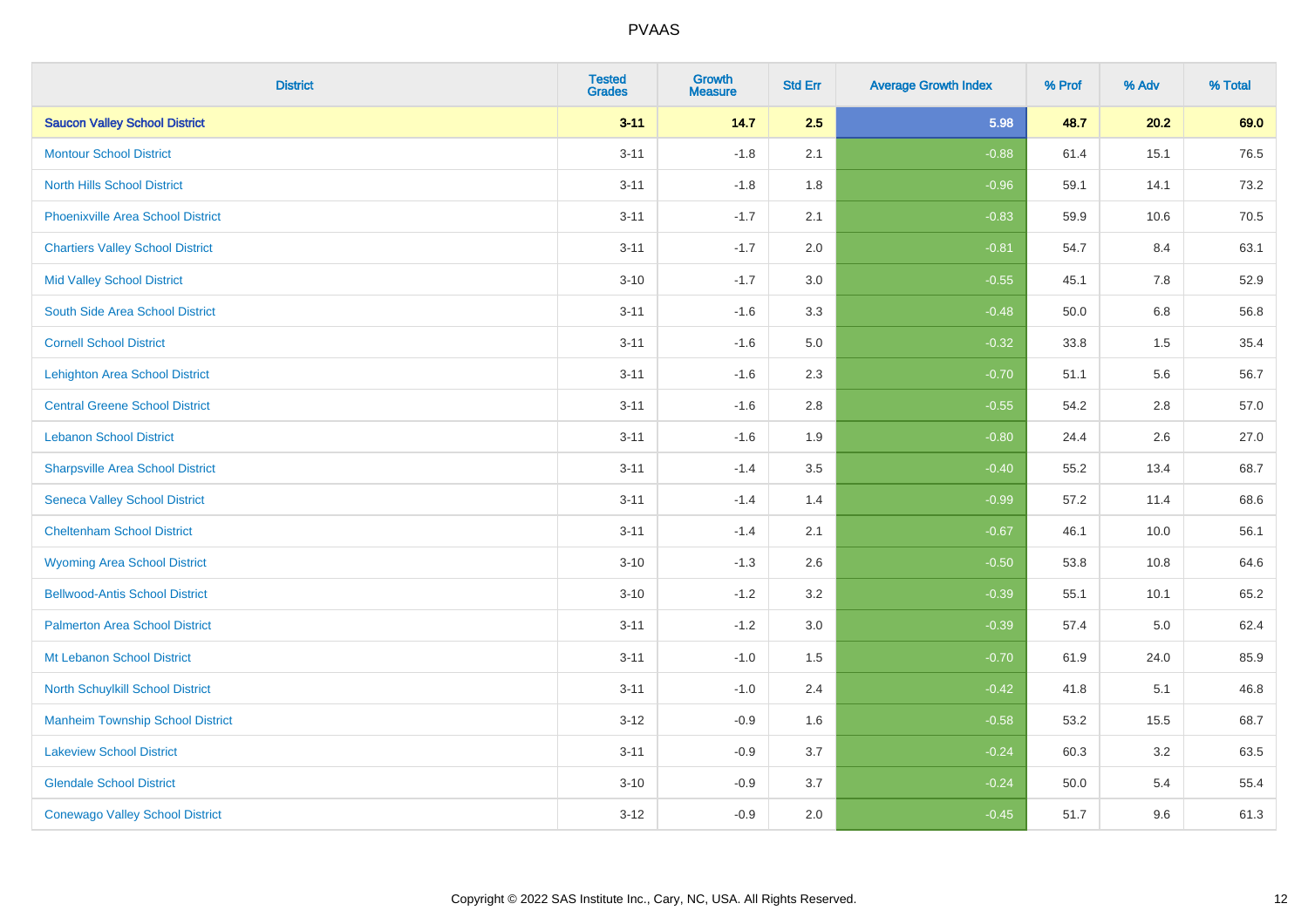| <b>District</b>                                    | <b>Tested</b><br><b>Grades</b> | <b>Growth</b><br><b>Measure</b> | <b>Std Err</b> | <b>Average Growth Index</b> | % Prof | % Adv   | % Total |
|----------------------------------------------------|--------------------------------|---------------------------------|----------------|-----------------------------|--------|---------|---------|
| <b>Saucon Valley School District</b>               | $3 - 11$                       | 14.7                            | 2.5            | 5.98                        | 48.7   | 20.2    | 69.0    |
| <b>Elizabethtown Area School District</b>          | $3 - 12$                       | $-0.9$                          | 1.9            | $-0.47$                     | 50.0   | 11.2    | 61.2    |
| <b>Millville Area School District</b>              | $3 - 12$                       | $-0.9$                          | 4.7            | $-0.18$                     | 51.4   | 5.4     | 56.8    |
| <b>Bangor Area School District</b>                 | $3 - 12$                       | $-0.9$                          | 2.0            | $-0.43$                     | 44.3   | 4.7     | 49.0    |
| <b>Canon-Mcmillan School District</b>              | $3 - 11$                       | $-0.8$                          | 1.6            | $-0.50$                     | 58.7   | 15.9    | 74.6    |
| <b>Shaler Area School District</b>                 | $3 - 11$                       | $-0.8$                          | 1.9            | $-0.43$                     | 49.1   | 9.6     | 58.7    |
| <b>Albert Gallatin Area School District</b>        | $3 - 11$                       | $-0.8$                          | 2.4            | $-0.32$                     | 54.5   | 10.0    | 64.6    |
| <b>Westinghouse Arts Academy Charter School</b>    | $9 - 10$                       | $-0.7$                          | 3.6            | $-0.19$                     | 59.2   | 8.4     | 67.6    |
| <b>Achievement House Charter School</b>            | $7 - 11$                       | $-0.7$                          | 4.0            | $-0.17$                     | 32.5   | 2.6     | 35.1    |
| <b>Otto-Eldred School District</b>                 | $3 - 11$                       | $-0.7$                          | 4.2            | $-0.15$                     | 56.2   | $6.2\,$ | 62.5    |
| <b>Panther Valley School District</b>              | $3 - 12$                       | $-0.6$                          | 3.3            | $-0.19$                     | 47.9   | 4.3     | 52.1    |
| <b>Tuscarora School District</b>                   | $3 - 11$                       | $-0.6$                          | 2.3            | $-0.27$                     | 45.1   | 8.1     | 53.2    |
| <b>Girard School District</b>                      | $3 - 11$                       | $-0.6$                          | 2.7            | $-0.22$                     | 53.9   | 15.6    | 69.6    |
| <b>Mount Carmel Area School District</b>           | $3 - 11$                       | $-0.6$                          | 3.1            | $-0.18$                     | 45.3   | 2.1     | 47.4    |
| <b>Central Fulton School District</b>              | $3 - 11$                       | $-0.5$                          | 3.5            | $-0.14$                     | 51.4   | 8.6     | 60.0    |
| Philadelphia Electrical & Tech Charter High School | $10 - 10$                      | $-0.5$                          | 2.9            | $-0.15$                     | 8.8    | 0.0     | 8.8     |
| <b>Blue Ridge School District</b>                  | $3 - 11$                       | $-0.5$                          | 3.6            | $-0.12$                     | 44.6   | 3.1     | 47.7    |
| <b>Oley Valley School District</b>                 | $3 - 11$                       | $-0.4$                          | 2.8            | $-0.15$                     | 43.1   | 12.9    | 56.0    |
| <b>Harrisburg City School District</b>             | $3 - 11$                       | $-0.4$                          | 2.1            | $-0.19$                     | 15.1   | 0.4     | 15.5    |
| <b>Penn Manor School District</b>                  | $3 - 11$                       | $-0.4$                          | 1.6            | $-0.25$                     | 51.9   | 12.6    | 64.5    |
| New Kensington-Arnold School District              | $3 - 11$                       | $-0.4$                          | 3.8            | $-0.10$                     | 40.7   | 3.7     | 44.4    |
| <b>Crestwood School District</b>                   | $3 - 11$                       | $-0.4$                          | 2.4            | $-0.17$                     | 57.4   | 17.0    | 74.4    |
| <b>Southern Lehigh School District</b>             | $3 - 11$                       | $-0.4$                          | 2.3            | $-0.17$                     | 66.1   | 11.9    | 78.0    |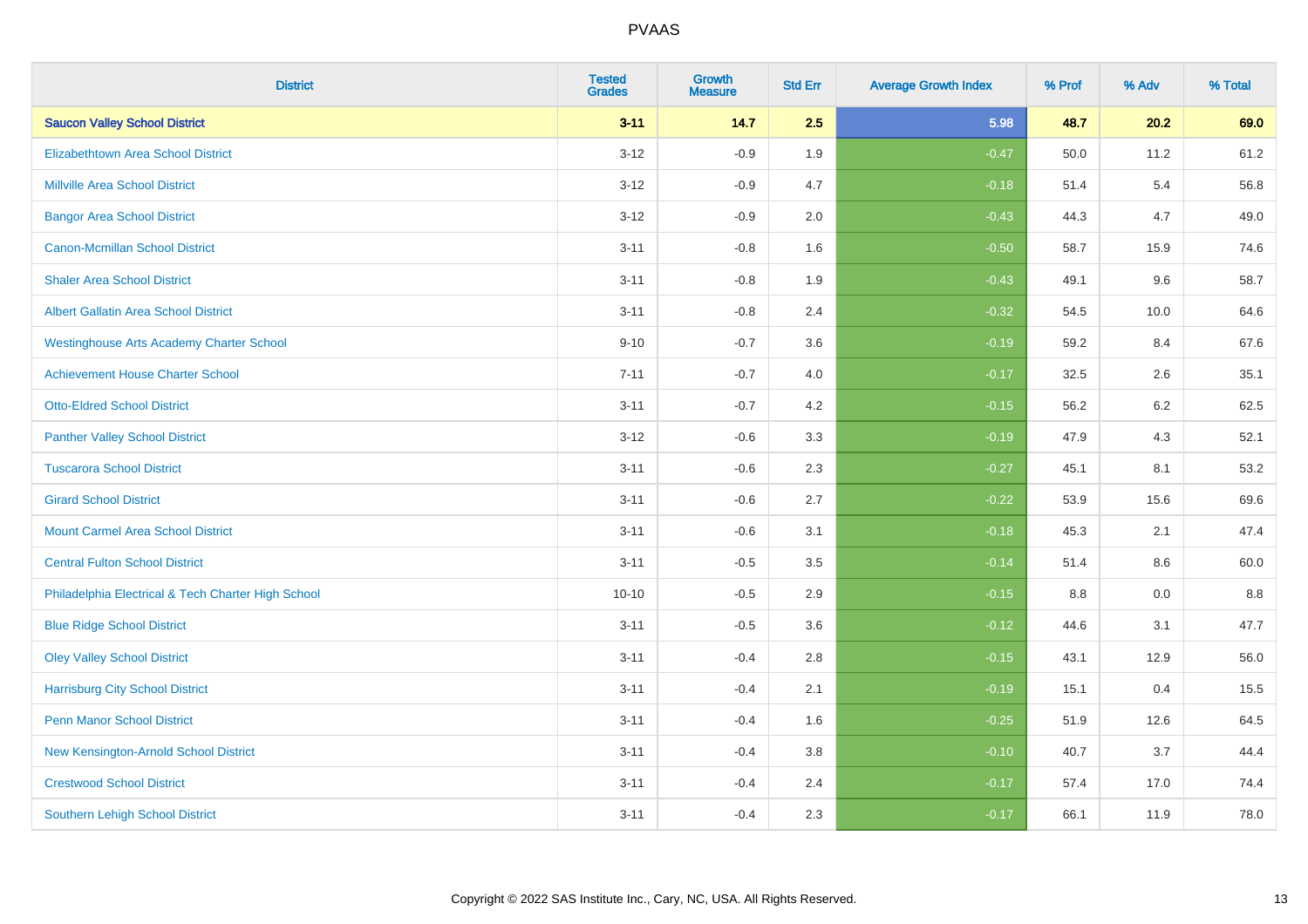| <b>District</b>                          | <b>Tested</b><br><b>Grades</b> | <b>Growth</b><br><b>Measure</b> | <b>Std Err</b> | <b>Average Growth Index</b> | % Prof | % Adv | % Total |
|------------------------------------------|--------------------------------|---------------------------------|----------------|-----------------------------|--------|-------|---------|
| <b>Saucon Valley School District</b>     | $3 - 11$                       | 14.7                            | 2.5            | 5.98                        | 48.7   | 20.2  | 69.0    |
| <b>Bellefonte Area School District</b>   | $3 - 11$                       | $-0.4$                          | $2.2\,$        | $-0.17$                     | 47.6   | 10.6  | 58.2    |
| <b>Avella Area School District</b>       | $3 - 12$                       | $-0.3$                          | 4.7            | $-0.05$                     | 49.3   | 14.5  | 63.8    |
| <b>Chester-Upland School District</b>    | $3 - 11$                       | $-0.3$                          | 2.7            | $-0.09$                     | 13.8   | 0.8   | 14.6    |
| <b>Mercer Area School District</b>       | $3 - 11$                       | $-0.2$                          | 3.3            | $-0.06$                     | 56.0   | 8.0   | 64.0    |
| <b>Kutztown Area School District</b>     | $3 - 12$                       | $-0.2$                          | 3.2            | $-0.05$                     | 55.4   | 13.3  | 68.7    |
| <b>Warren County School District</b>     | $3 - 11$                       | $-0.1$                          | 1.8            | $-0.06$                     | 37.2   | 5.3   | 42.6    |
| <b>Susquenita School District</b>        | $3 - 11$                       | $-0.1$                          | $2.8\,$        | $-0.01$                     | 47.7   | 10.1  | 57.8    |
| Penn Cambria School District             | $3 - 11$                       | $-0.0$                          | 2.7            | $-0.01$                     | 61.5   | 7.7   | 69.2    |
| <b>Wilkes-Barre Area School District</b> | $3 - 11$                       | 0.1                             | 3.2            | 0.02                        | 35.5   | 5.4   | 40.9    |
| East Stroudsburg Area School District    | $3 - 11$                       | 0.1                             | 1.6            | 0.05                        | 45.8   | 7.8   | 53.6    |
| <b>Hempfield School District</b>         | $3 - 11$                       | 0.1                             | 1.4            | 0.08                        | 58.2   | 9.9   | 68.2    |
| <b>West Branch Area School District</b>  | $3 - 11$                       | 0.2                             | $3.8\,$        | 0.05                        | 47.2   | 1.9   | 49.1    |
| Northern Lebanon School District         | $3 - 11$                       | 0.4                             | 2.5            | 0.15                        | 28.0   | 3.0   | 31.0    |
| <b>Danville Area School District</b>     | $3 - 11$                       | 0.4                             | 2.6            | 0.15                        | 57.4   | 18.4  | 75.7    |
| <b>Jersey Shore Area School District</b> | $3 - 11$                       | 0.5                             | 2.6            | 0.21                        | 47.1   | 9.2   | 56.2    |
| <b>Reynolds School District</b>          | $3 - 10$                       | 0.5                             | 3.4            | 0.16                        | 52.1   | 7.0   | 59.2    |
| <b>Brockway Area School District</b>     | $3 - 11$                       | 0.6                             | 3.6            | 0.16                        | 49.2   | 7.7   | 56.9    |
| <b>Smethport Area School District</b>    | $3 - 12$                       | 0.6                             | 3.9            | 0.15                        | 37.0   | 1.8   | 38.9    |
| <b>Greater Latrobe School District</b>   | $3 - 11$                       | 0.6                             | 1.9            | 0.31                        | 55.5   | 14.1  | 69.5    |
| <b>Lower Dauphin School District</b>     | $3 - 11$                       | 0.6                             | 1.9            | 0.33                        | 49.2   | 12.6  | 61.8    |
| <b>Bloomsburg Area School District</b>   | $3 - 10$                       | 0.7                             | 3.0            | 0.23                        | 55.9   | 11.8  | 67.6    |
| Insight PA Cyber Charter School          | $3 - 11$                       | 0.7                             | 5.7            | 0.12                        | 50.0   | 4.8   | 54.8    |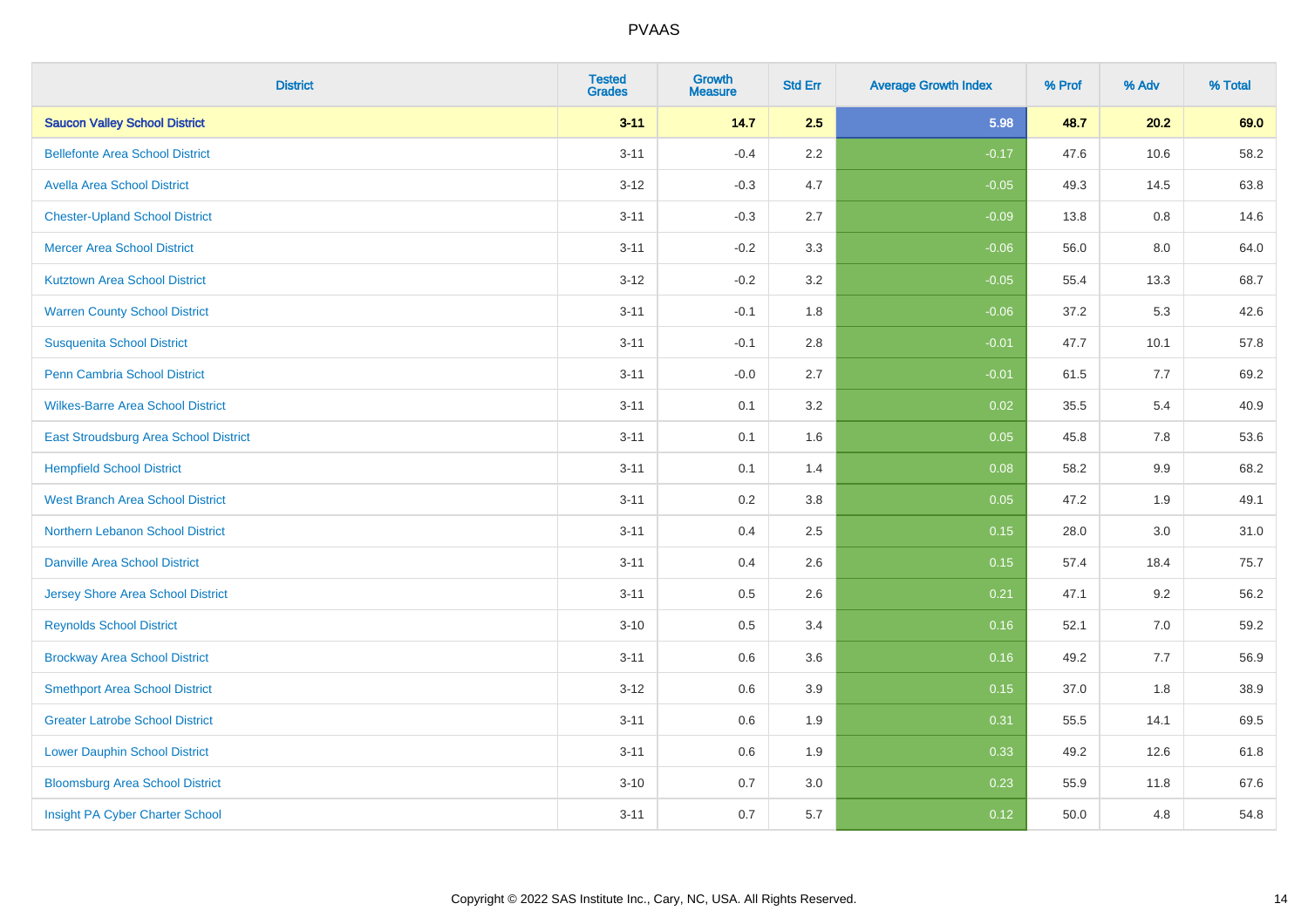| <b>District</b>                               | <b>Tested</b><br><b>Grades</b> | <b>Growth</b><br><b>Measure</b> | <b>Std Err</b> | <b>Average Growth Index</b> | % Prof | % Adv   | % Total |
|-----------------------------------------------|--------------------------------|---------------------------------|----------------|-----------------------------|--------|---------|---------|
| <b>Saucon Valley School District</b>          | $3 - 11$                       | 14.7                            | 2.5            | 5.98                        | 48.7   | 20.2    | 69.0    |
| Lehigh Valley Academy Regional Charter School | $3 - 11$                       | 0.7                             | 2.3            | 0.32                        | 46.3   | $5.0\,$ | 51.4    |
| <b>Greenville Area School District</b>        | $3 - 11$                       | 0.7                             | 2.9            | 0.26                        | 53.4   | 6.9     | 60.3    |
| <b>Gateway School District</b>                | $3 - 11$                       | $0.8\,$                         | 2.2            | 0.38                        | 52.1   | 13.8    | 65.9    |
| <b>Wyomissing Area School District</b>        | $3 - 12$                       | 0.8                             | 2.6            | 0.33                        | 55.7   | 17.6    | 73.3    |
| <b>Wallingford-Swarthmore School District</b> | $3 - 10$                       | 0.9                             | 2.4            | 0.38                        | 64.4   | 22.7    | 87.1    |
| South Eastern School District                 | $3 - 11$                       | 0.9                             | 2.4            | 0.39                        | 54.8   | 6.6     | 61.4    |
| <b>Radnor Township School District</b>        | $3 - 12$                       | 1.0                             | 2.1            | 0.50                        | 65.0   | 23.2    | 88.2    |
| <b>Lakeland School District</b>               | $3 - 11$                       | 1.1                             | 2.8            | 0.38                        | 48.6   | 3.7     | 52.3    |
| <b>Upper Adams School District</b>            | $3 - 11$                       | 1.3                             | 2.9            | 0.47                        | 55.2   | 8.6     | 63.8    |
| <b>Schuylkill Valley School District</b>      | $3 - 11$                       | 1.4                             | 2.5            | 0.56                        | 55.1   | 10.2    | 65.3    |
| <b>Newport School District</b>                | $3 - 12$                       | 1.4                             | 3.5            | 0.41                        | 51.5   | 10.3    | 61.8    |
| <b>Tussey Mountain School District</b>        | $3 - 12$                       | 1.5                             | 3.7            | 0.40                        | 38.6   | 1.8     | 40.4    |
| <b>Central Bucks School District</b>          | $3 - 11$                       | 1.6                             | $0.9\,$        | 1.66                        | 63.0   | 16.8    | 79.8    |
| <b>Bensalem Township School District</b>      | $3 - 11$                       | 1.6                             | 1.6            | 0.98                        | 38.8   | 8.3     | 47.1    |
| <b>Athens Area School District</b>            | $3 - 11$                       | 1.6                             | 2.5            | 0.64                        | 46.9   | 7.6     | 54.5    |
| <b>Purchase Line School District</b>          | $3 - 12$                       | 1.7                             | 3.5            | 0.47                        | 43.1   | 5.4     | 48.5    |
| South Fayette Township School District        | $3 - 11$                       | 1.7                             | 2.0            | 0.88                        | 61.0   | 26.5    | 87.6    |
| <b>Baldwin-Whitehall School District</b>      | $3 - 11$                       | 1.8                             | 1.9            | 0.94                        | 58.6   | 8.6     | 67.1    |
| <b>Laurel School District</b>                 | $3 - 11$                       | 1.8                             | 3.1            | 0.59                        | 70.1   | 2.3     | 72.4    |
| <b>West Jefferson Hills School District</b>   | $3 - 11$                       | 1.8                             | 2.1            | 0.88                        | 55.7   | 20.8    | 76.4    |
| <b>Williamsport Area School District</b>      | $3 - 11$                       | 1.9                             | 1.8            | 1.04                        | 44.1   | 12.8    | 56.9    |
| <b>Union Area School District</b>             | $3 - 11$                       | 1.9                             | 4.3            | 0.44                        | 61.5   | 0.0     | 61.5    |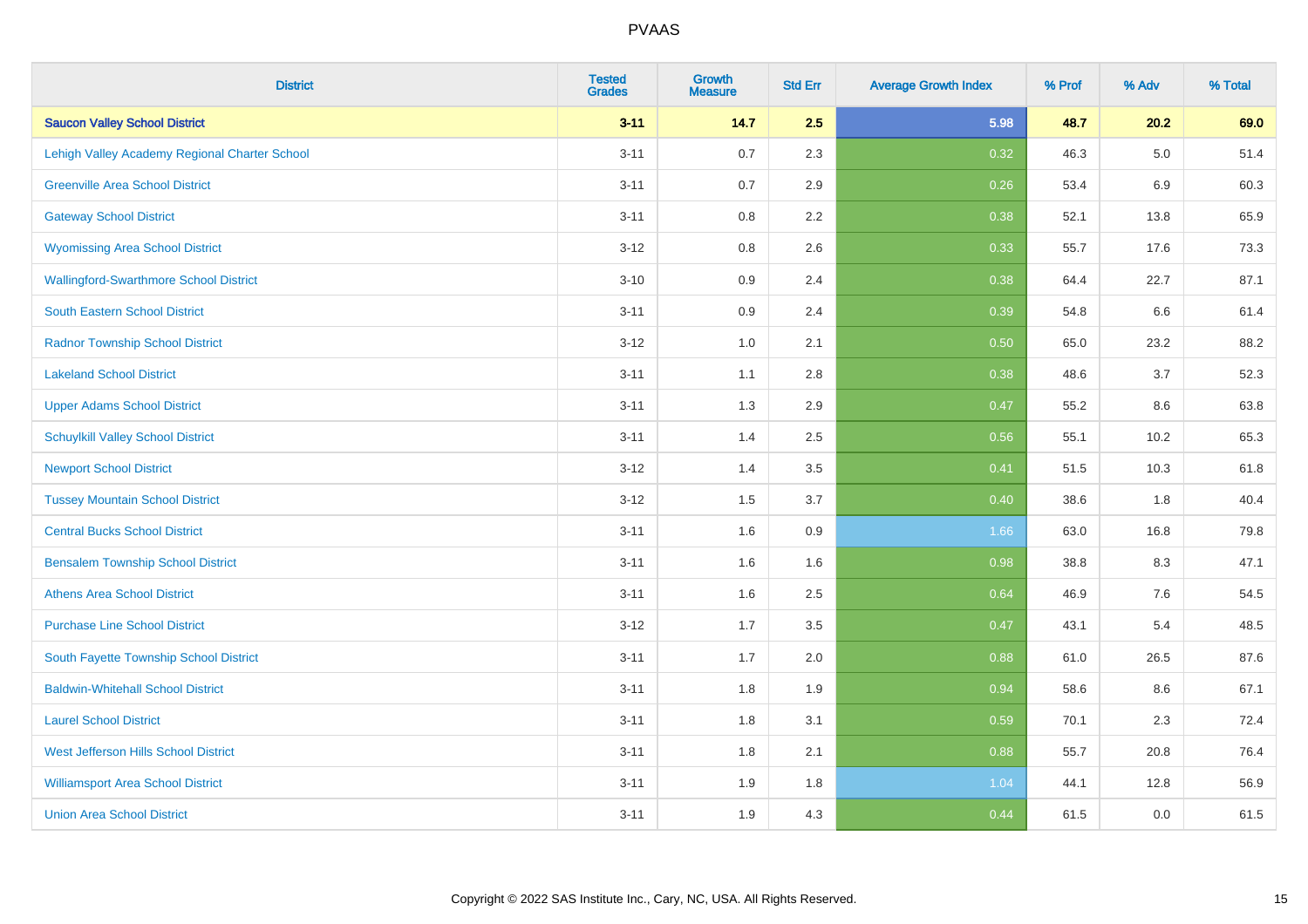| <b>District</b>                                | <b>Tested</b><br><b>Grades</b> | <b>Growth</b><br><b>Measure</b> | <b>Std Err</b> | <b>Average Growth Index</b> | % Prof | % Adv | % Total |
|------------------------------------------------|--------------------------------|---------------------------------|----------------|-----------------------------|--------|-------|---------|
| <b>Saucon Valley School District</b>           | $3 - 11$                       | 14.7                            | 2.5            | 5.98                        | 48.7   | 20.2  | 69.0    |
| <b>Franklin Regional School District</b>       | $3 - 11$                       | 2.0                             | 1.9            | 1.02                        | 66.7   | 15.5  | 82.1    |
| <b>Marple Newtown School District</b>          | $3 - 11$                       | 2.0                             | 2.4            | 0.81                        | 57.6   | 12.8  | 70.4    |
| <b>Lower Moreland Township School District</b> | $3 - 11$                       | 2.0                             | 2.2            | 0.95                        | 62.8   | 17.0  | 79.8    |
| <b>Mastery Charter School - Thomas Campus</b>  | $3 - 10$                       | 2.1                             | 6.2            | 0.33                        | 28.6   | 0.0   | 28.6    |
| <b>Mcguffey School District</b>                | $3 - 11$                       | 2.1                             | 2.6            | 0.81                        | 57.7   | 3.1   | 60.8    |
| <b>Manheim Central School District</b>         | $3 - 11$                       | 2.1                             | 2.1            | 1.01                        | 53.2   | 11.6  | 64.8    |
| <b>United School District</b>                  | $3 - 11$                       | 2.1                             | 3.4            | 0.63                        | 60.3   | 6.6   | 66.9    |
| Northwestern Lehigh School District            | $3 - 11$                       | 2.2                             | 2.3            | 0.93                        | 53.3   | 9.7   | 63.0    |
| <b>Galeton Area School District</b>            | $3 - 11$                       | 2.2                             | 5.3            | 0.42                        | 41.3   | 4.4   | 45.6    |
| <b>Roberto Clemente Charter School</b>         | $3 - 12$                       | 2.2                             | 4.9            | 0.45                        | 27.5   | 5.0   | 32.5    |
| <b>Hanover Area School District</b>            | $3 - 11$                       | 2.2                             | 4.6            | 0.48                        | 42.9   | 5.7   | 48.6    |
| <b>Union School District</b>                   | $3 - 12$                       | 2.3                             | 4.2            | 0.54                        | 32.6   | 7.0   | 39.5    |
| <b>Tunkhannock Area School District</b>        | $3 - 11$                       | 2.3                             | 2.2            | 1.01                        | 44.9   | 9.6   | 54.6    |
| <b>Camp Hill School District</b>               | $3 - 12$                       | 2.3                             | 3.0            | 0.78                        | 53.6   | 17.5  | 71.1    |
| <b>Bedford Area School District</b>            | $3 - 11$                       | 2.5                             | 2.6            | 0.93                        | 48.5   | 10.0  | 58.5    |
| Mastery Charter High School-Lenfest Campus     | $7 - 11$                       | 2.5                             | 5.7            | 0.43                        | 40.0   | 0.0   | 40.0    |
| <b>Methacton School District</b>               | $3 - 11$                       | 2.5                             | 1.7            | 1.43                        | 62.5   | 16.4  | 79.0    |
| <b>Armstrong School District</b>               | $3 - 11$                       | 2.6                             | 1.7            | 1.53                        | 51.5   | 6.1   | 57.6    |
| <b>Hopewell Area School District</b>           | $3 - 11$                       | 2.6                             | 2.7            | 0.97                        | 58.4   | 4.0   | 62.4    |
| <b>Pottsgrove School District</b>              | $3 - 11$                       | 2.8                             | 2.0            | 1.35                        | 44.0   | 10.0  | 53.9    |
| <b>Forbes Road School District</b>             | $3 - 11$                       | 2.8                             | 5.1            | 0.56                        | 41.4   | 10.3  | 51.7    |
| <b>Central Cambria School District</b>         | $3 - 11$                       | 3.0                             | 2.5            | 1.17                        | 56.2   | 9.7   | 66.0    |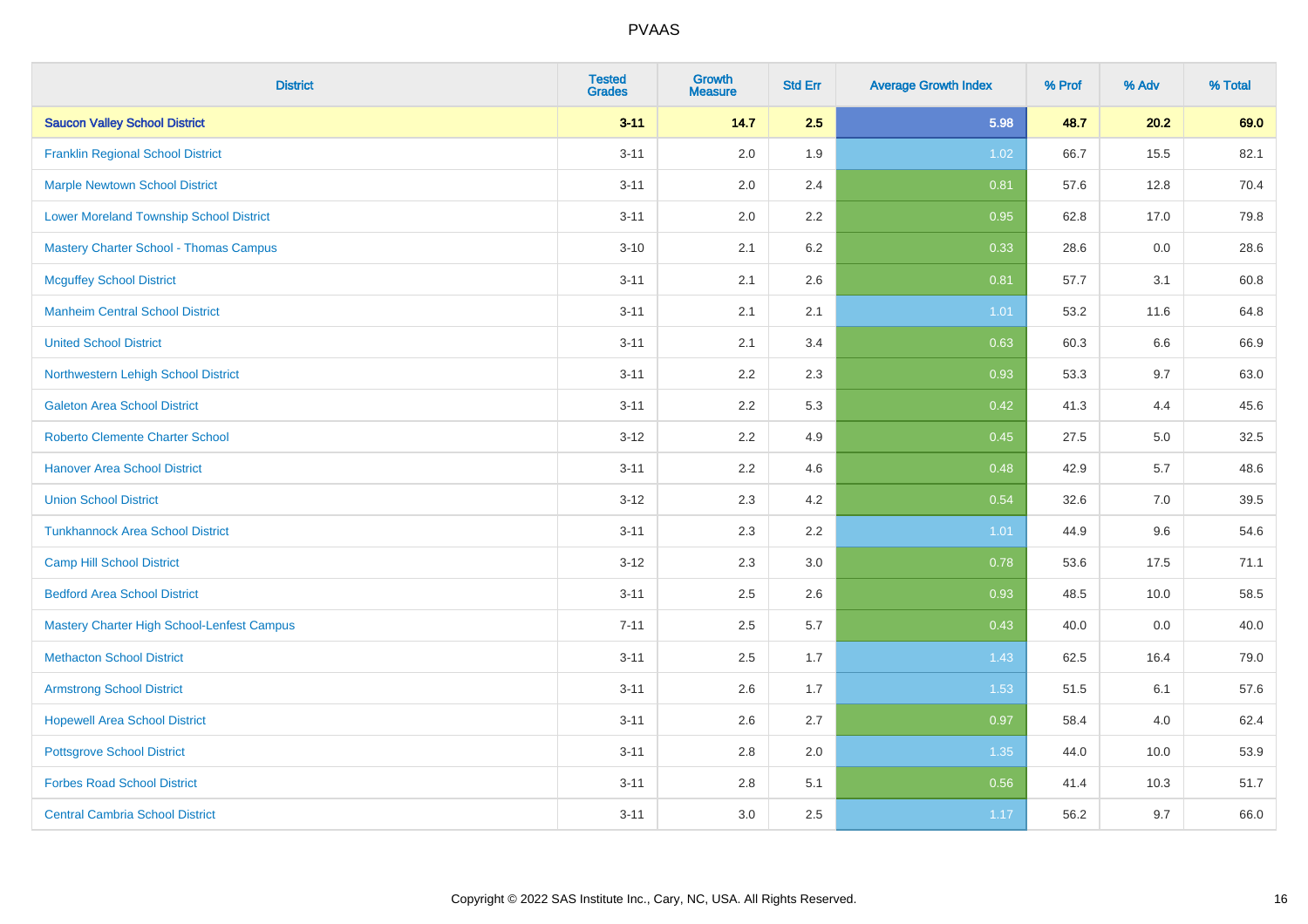| <b>District</b>                                    | <b>Tested</b><br><b>Grades</b> | <b>Growth</b><br><b>Measure</b> | <b>Std Err</b> | <b>Average Growth Index</b> | % Prof | % Adv | % Total |
|----------------------------------------------------|--------------------------------|---------------------------------|----------------|-----------------------------|--------|-------|---------|
| <b>Saucon Valley School District</b>               | $3 - 11$                       | 14.7                            | 2.5            | 5.98                        | 48.7   | 20.2  | 69.0    |
| <b>General Mclane School District</b>              | $3 - 11$                       | 3.1                             | 2.9            | 1.07                        | 62.3   | 4.9   | 67.2    |
| <b>Millcreek Township School District</b>          | $3 - 11$                       | 3.1                             | 1.5            | 2.06                        | 55.6   | 14.2  | 69.7    |
| <b>Keystone School District</b>                    | $3 - 11$                       | 3.1                             | 3.3            | 0.94                        | 50.6   | 6.5   | 57.1    |
| <b>Pleasant Valley School District</b>             | $3 - 11$                       | 3.1                             | 2.0            | 1.57                        | 57.2   | 5.5   | 62.8    |
| <b>Donegal School District</b>                     | $3 - 12$                       | 3.1                             | 2.4            | 1.29                        | 60.6   | 9.1   | 69.7    |
| <b>Woodland Hills School District</b>              | $3 - 12$                       | 3.2                             | 2.6            | 1.22                        | 31.4   | 3.6   | 35.0    |
| <b>Commodore Perry School District</b>             | $3 - 11$                       | 3.2                             | 5.5            | 0.58                        | 58.3   | 0.0   | 58.3    |
| <b>West York Area School District</b>              | $3 - 12$                       | 3.2                             | 2.3            | 1.38                        | 53.8   | 4.4   | 58.2    |
| <b>Altoona Area School District</b>                | $3 - 12$                       | 3.3                             | 1.6            | 1.99                        | 47.7   | 8.2   | 55.9    |
| <b>Southeastern Greene School District</b>         | $3 - 10$                       | 3.3                             | 4.6            | 0.72                        | 57.6   | 6.1   | 63.6    |
| <b>Spring Cove School District</b>                 | $3 - 11$                       | 3.4                             | 2.5            | 1.33                        | 47.8   | 12.7  | 60.4    |
| <b>Fairview School District</b>                    | $3 - 11$                       | 3.4                             | 2.6            | 1.32                        | 57.2   | 17.6  | 74.8    |
| <b>Clairton City School District</b>               | $3 - 11$                       | 3.5                             | 3.7            | 0.95                        | 13.4   | 0.0   | 13.4    |
| <b>Lincoln Park Performing Arts Charter School</b> | $7 - 11$                       | 3.6                             | 2.5            | 1.42                        | 59.6   | 14.7  | 74.3    |
| <b>Conrad Weiser Area School District</b>          | $3 - 11$                       | 3.6                             | 2.2            | 1.63                        | 52.1   | 2.1   | 54.2    |
| <b>North Clarion County School District</b>        | $3 - 12$                       | 3.7                             | 4.3            | 0.85                        | 67.5   | 15.0  | 82.5    |
| <b>Hermitage School District</b>                   | $3 - 12$                       | 3.8                             | 2.4            | 1.60                        | 57.5   | 9.3   | 66.8    |
| South Butler County School District                | $3 - 10$                       | 3.9                             | 2.5            | 1.54                        | 53.1   | 16.6  | 69.7    |
| South Western School District                      | $3 - 12$                       | 3.9                             | 1.9            | 2.08                        | 60.2   | 8.1   | 68.3    |
| Esperanza Academy Charter School                   | $4 - 11$                       | 4.0                             | 2.5            | 1.61                        | 32.4   | 0.7   | 33.1    |
| Northampton Area School District                   | $3 - 11$                       | 4.0                             | 1.6            | 2.51                        | 52.3   | 10.8  | 63.1    |
| <b>Muhlenberg School District</b>                  | $3 - 10$                       | 4.0                             | 1.9            | 2.10                        | 34.2   | 2.6   | 36.8    |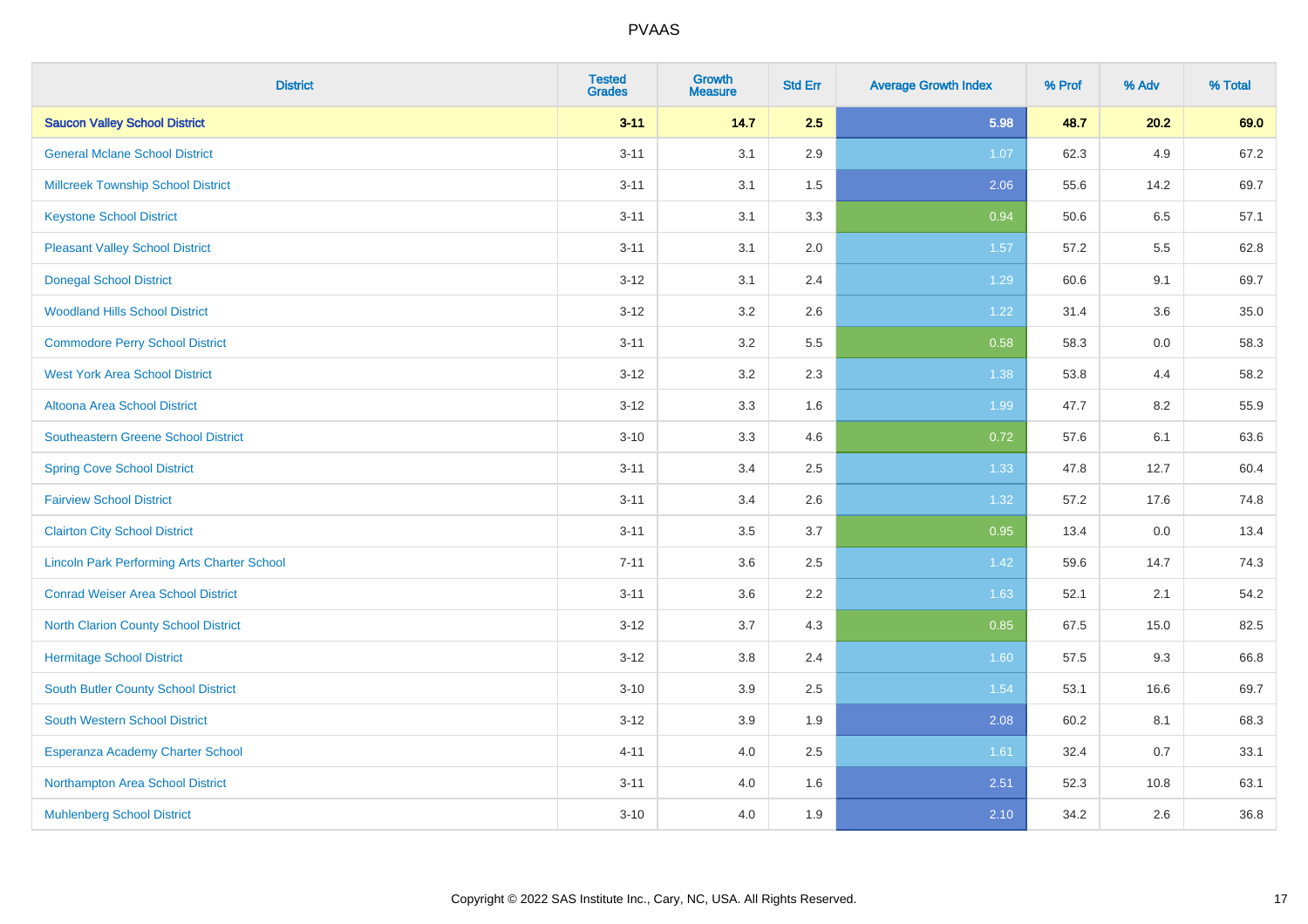| <b>District</b>                                 | <b>Tested</b><br><b>Grades</b> | <b>Growth</b><br><b>Measure</b> | <b>Std Err</b> | <b>Average Growth Index</b> | % Prof | % Adv | % Total |
|-------------------------------------------------|--------------------------------|---------------------------------|----------------|-----------------------------|--------|-------|---------|
| <b>Saucon Valley School District</b>            | $3 - 11$                       | 14.7                            | 2.5            | 5.98                        | 48.7   | 20.2  | 69.0    |
| <b>Towanda Area School District</b>             | $3 - 11$                       | 4.0                             | 2.8            | 1.44                        | 39.4   | 6.6   | 46.0    |
| <b>Berlin Brothersvalley School District</b>    | $3 - 11$                       | 4.0                             | 4.2            | 0.96                        | 48.8   | 14.0  | 62.8    |
| <b>Neshaminy School District</b>                | $3 - 11$                       | 4.0                             | 1.3            | 3.02                        | 58.7   | 9.5   | 68.2    |
| <b>West Allegheny School District</b>           | $3 - 12$                       | 4.0                             | 2.1            | 1.96                        | 63.1   | 15.7  | 78.8    |
| Mastery Charter School - Shoemaker Campus       | $7 - 10$                       | 4.1                             | 3.0            | 1.34                        | 20.9   | 3.3   | 24.2    |
| <b>Line Mountain School District</b>            | $3 - 11$                       | 4.1                             | 3.2            | 1.27                        | 52.9   | 9.2   | 62.1    |
| <b>Governor Mifflin School District</b>         | $3 - 11$                       | 4.1                             | 1.8            | 2.33                        | 42.5   | 7.2   | 49.7    |
| <b>East Penn School District</b>                | $3 - 11$                       | 4.1                             | 1.3            | 3.27                        | 55.8   | 11.5  | 67.3    |
| <b>Ligonier Valley School District</b>          | $3 - 11$                       | 4.2                             | 3.1            | 1.34                        | 59.1   | 10.3  | 69.5    |
| <b>Loyalsock Township School District</b>       | $3 - 12$                       | 4.2                             | 2.8            | 1.47                        | 54.3   | 2.1   | 56.4    |
| <b>Punxsutawney Area School District</b>        | $3 - 11$                       | 4.2                             | 2.9            | 1.45                        | 55.0   | 5.5   | 60.6    |
| Meyersdale Area School District                 | $3 - 11$                       | 4.2                             | 4.0            | 1.07                        | 43.1   | 6.9   | 50.0    |
| <b>Laurel Highlands School District</b>         | $3 - 11$                       | 4.3                             | 2.4            | 1.81                        | 44.9   | 9.6   | 54.5    |
| <b>Central Dauphin School District</b>          | $3 - 11$                       | 4.4                             | 1.3            | 3.32                        | 53.3   | 7.4   | 60.7    |
| Leechburg Area School District                  | $3 - 11$                       | 4.4                             | 4.0            | 1.09                        | 47.8   | 19.6  | 67.4    |
| <b>Port Allegany School District</b>            | $3 - 11$                       | 4.4                             | 3.6            | 1.21                        | 28.1   | 9.4   | 37.5    |
| <b>Pottsville Area School District</b>          | $3 - 12$                       | 4.4                             | 2.3            | 1.94                        | 44.8   | 5.4   | 50.2    |
| <b>MaST Community Charter School II</b>         | $3 - 10$                       | 4.4                             | 3.2            | 1.37                        | 28.4   | 3.4   | 31.8    |
| <b>Burrell School District</b>                  | $3 - 11$                       | 4.5                             | 3.1            | 1.48                        | 58.5   | 13.8  | 72.3    |
| <b>Eastern Lancaster County School District</b> | $3-12$                         | 4.5                             | 2.2            | 2.09                        | 46.3   | 11.4  | 57.6    |
| <b>Harmony Area School District</b>             | $3 - 10$                       | 4.5                             | 6.3            | 0.72                        | 33.3   | 13.3  | 46.7    |
| <b>Hempfield Area School District</b>           | $3 - 12$                       | 4.6                             | 1.6            | 2.86                        | 53.5   | 20.1  | 73.6    |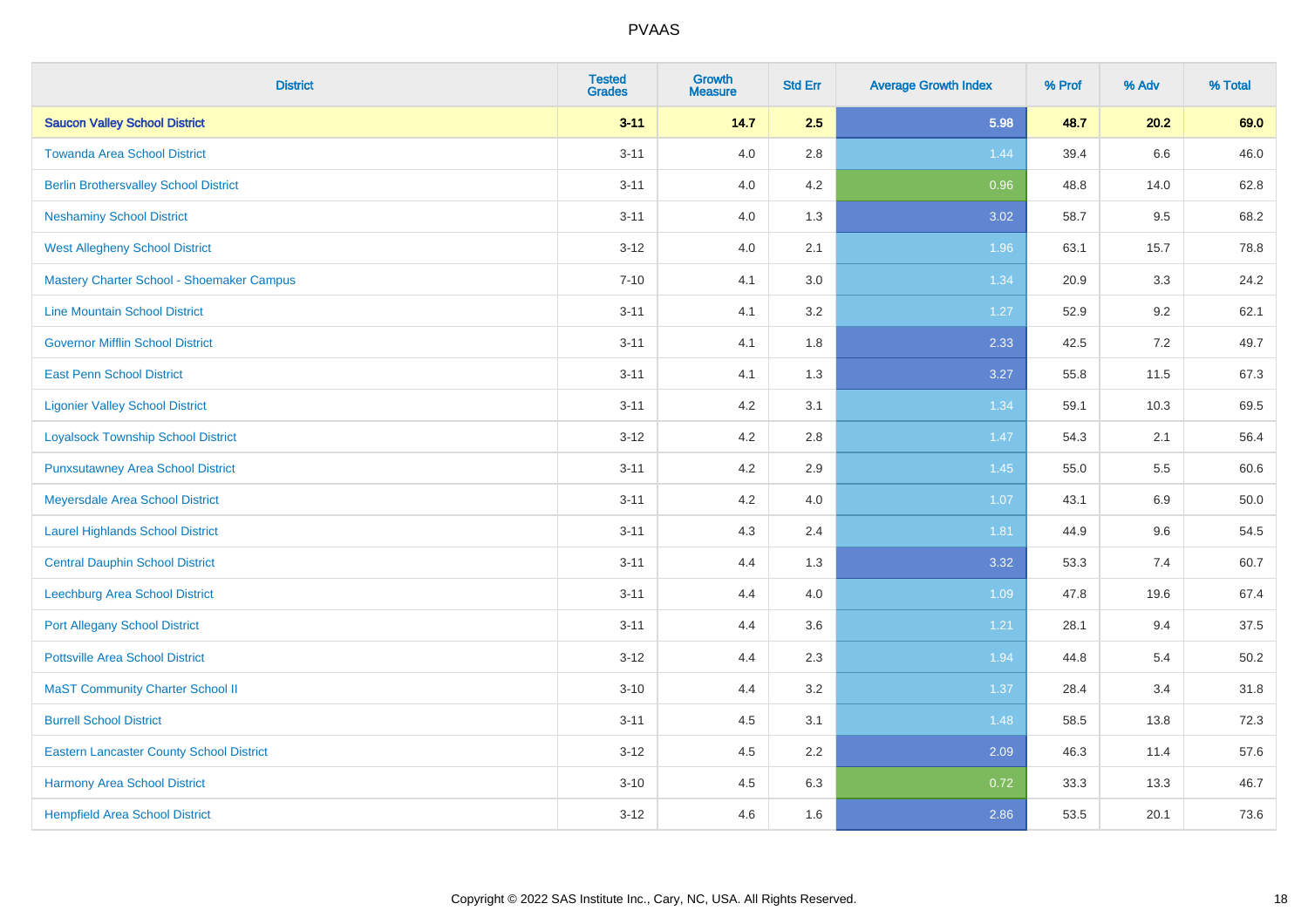| <b>District</b>                             | <b>Tested</b><br><b>Grades</b> | <b>Growth</b><br><b>Measure</b> | <b>Std Err</b> | <b>Average Growth Index</b> | % Prof | % Adv   | % Total |
|---------------------------------------------|--------------------------------|---------------------------------|----------------|-----------------------------|--------|---------|---------|
| <b>Saucon Valley School District</b>        | $3 - 11$                       | 14.7                            | 2.5            | 5.98                        | 48.7   | 20.2    | 69.0    |
| Pennsylvania Leadership Charter School      | $3 - 11$                       | 4.6                             | 2.2            | 2.13                        | 55.4   | 11.2    | 66.7    |
| <b>Warrior Run School District</b>          | $3 - 11$                       | 4.6                             | 3.0            | 1.51                        | 40.9   | 8.1     | 49.0    |
| <b>New Brighton Area School District</b>    | $3 - 11$                       | 4.6                             | 3.1            | 1.47                        | 60.9   | 5.8     | 66.7    |
| <b>KIPP Dubois Charter School</b>           | $9 - 10$                       | 4.7                             | 3.3            | 1.40                        | 31.0   | 1.4     | 32.4    |
| <b>Blackhawk School District</b>            | $3 - 11$                       | 4.7                             | 2.3            | 2.01                        | 55.8   | $8.8\,$ | 64.6    |
| <b>Halifax Area School District</b>         | $3 - 11$                       | 4.7                             | 3.9            | 1.22                        | 61.5   | 9.6     | 71.2    |
| <b>Beaver Area School District</b>          | $3 - 10$                       | 4.7                             | 2.4            | 1.94                        | 57.4   | 16.8    | 74.2    |
| Urban Pathways 6-12 Charter School          | $6 - 11$                       | 4.8                             | 6.4            | 0.75                        | 28.6   | 0.0     | 28.6    |
| <b>Kennett Consolidated School District</b> | $3 - 11$                       | 4.8                             | 1.8            | 2.61                        | 52.5   | 10.7    | 63.2    |
| Morrisville Borough School District         | $3 - 11$                       | 4.8                             | 4.3            | $1.10$                      | 30.2   | 2.3     | 32.6    |
| <b>Central Valley School District</b>       | $3 - 10$                       | 4.8                             | 2.4            | 1.98                        | 56.9   | 9.0     | 65.9    |
| <b>Sharon City School District</b>          | $3 - 11$                       | 4.9                             | 2.6            | 1.87                        | 48.2   | 5.3     | 53.4    |
| <b>Everett Area School District</b>         | $3 - 11$                       | 5.0                             | 3.4            | 1.47                        | 60.5   | 1.3     | 61.8    |
| <b>West Shore School District</b>           | $3 - 12$                       | 5.0                             | 1.4            | 3.59                        | 54.2   | 9.4     | 63.6    |
| <b>Peters Township School District</b>      | $3 - 11$                       | 5.0                             | 1.8            | 2.76                        | 59.8   | 26.1    | 85.9    |
| <b>Hampton Township School District</b>     | $3 - 11$                       | 5.1                             | 2.2            | 2.35                        | 54.0   | 28.2    | 82.2    |
| <b>Grove City Area School District</b>      | $3 - 12$                       | 5.1                             | 2.4            | 2.09                        | 36.4   | 16.5    | 52.8    |
| <b>Warwick School District</b>              | $3 - 11$                       | 5.2                             | 1.9            | 2.76                        | 46.4   | 17.0    | 63.3    |
| <b>Hanover Public School District</b>       | $3 - 11$                       | 5.2                             | 2.8            | 1.83                        | 52.2   | 14.4    | 66.7    |
| <b>Parkland School District</b>             | $3 - 11$                       | 5.3                             | 1.2            | 4.30                        | 58.0   | 22.3    | 80.4    |
| <b>Allentown City School District</b>       | $3 - 12$                       | 5.3                             | 1.4            | 3.88                        | 25.3   | 2.7     | 28.0    |
| <b>New Foundations Charter School</b>       | $3 - 11$                       | 5.4                             | 2.2            | 2.41                        | 47.2   | 2.5     | 49.8    |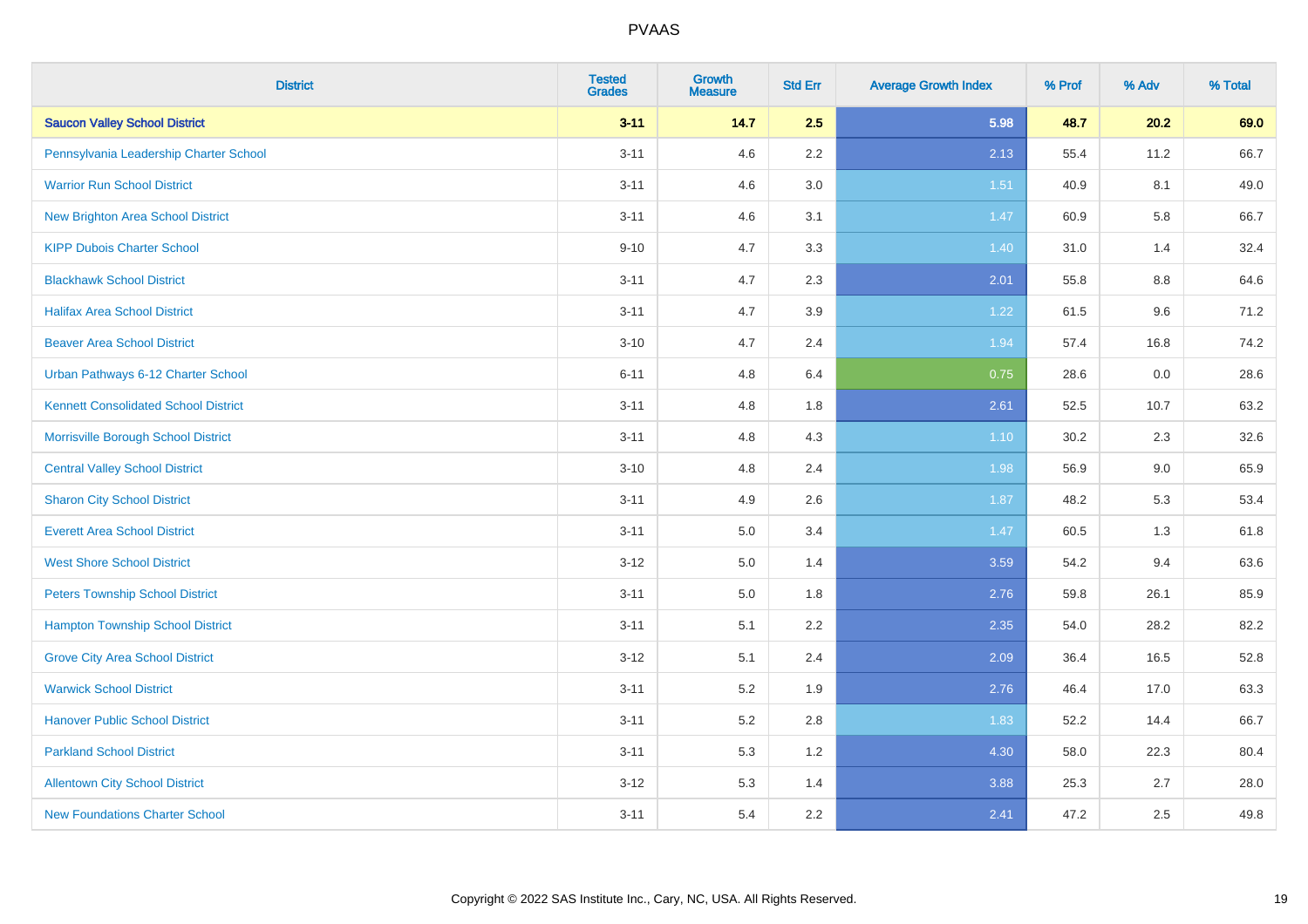| <b>District</b>                                  | <b>Tested</b><br><b>Grades</b> | <b>Growth</b><br><b>Measure</b> | <b>Std Err</b> | <b>Average Growth Index</b> | % Prof | % Adv | % Total |
|--------------------------------------------------|--------------------------------|---------------------------------|----------------|-----------------------------|--------|-------|---------|
| <b>Saucon Valley School District</b>             | $3 - 11$                       | 14.7                            | 2.5            | 5.98                        | 48.7   | 20.2  | 69.0    |
| <b>Keystone Oaks School District</b>             | $3 - 11$                       | 5.5                             | 2.6            | 2.07                        | 53.2   | 12.1  | 65.4    |
| <b>Stroudsburg Area School District</b>          | $3 - 11$                       | 5.5                             | 1.9            | 2.88                        | 48.1   | 4.2   | 52.3    |
| Lehigh Career & Technical Institute              | $10 - 12$                      | 5.6                             | 5.6            | 0.99                        | 78.3   | 0.0   | 78.3    |
| Palmyra Area School District                     | $3 - 11$                       | 5.6                             | 1.9            | 2.96                        | 56.4   | 15.6  | 72.0    |
| <b>Western Wayne School District</b>             | $3 - 11$                       | 5.6                             | 2.9            | 1.93                        | 41.3   | 17.4  | 58.7    |
| <b>Spring Grove Area School District</b>         | $3 - 11$                       | 5.6                             | 2.1            | 2.68                        | 55.1   | 15.0  | 70.1    |
| <b>Ephrata Area School District</b>              | $3 - 11$                       | 5.6                             | 1.8            | 3.12                        | 54.7   | 9.5   | 64.2    |
| <b>Mastery Charter School - Pickett Campus</b>   | $6 - 10$                       | 5.6                             | 5.7            | 1.00                        | 27.8   | 0.0   | 27.8    |
| <b>Bethel Park School District</b>               | $3 - 11$                       | 5.6                             | 1.8            | 3.18                        | 65.3   | 18.6  | 83.9    |
| <b>Mars Area School District</b>                 | $3 - 10$                       | 5.7                             | 2.1            | 2.75                        | 57.9   | 18.2  | 76.1    |
| <b>Bentworth School District</b>                 | $3 - 11$                       | 5.7                             | 3.2            | 1.75                        | 44.2   | 19.5  | 63.6    |
| <b>Penncrest School District</b>                 | $3 - 11$                       | 5.7                             | 2.2            | 2.57                        | 47.2   | 7.1   | 54.3    |
| Daniel Boone Area School District                | $3 - 12$                       | 5.7                             | 2.0            | 2.88                        | 51.0   | 11.5  | 62.6    |
| <b>Tidioute Community Charter School</b>         | $3 - 11$                       | 5.7                             | 5.1            | 1.11                        | 34.4   | 21.9  | 56.2    |
| 21st Century Cyber Charter School                | $6 - 12$                       | 5.7                             | 2.3            | 2.50                        | 56.7   | 8.3   | 65.0    |
| Capital Area School for the Arts Charter School  | $9 - 11$                       | 5.8                             | 4.1            | 1.39                        | 59.3   | 18.6  | 78.0    |
| Community Academy Of Philadelphia Charter School | $3 - 11$                       | 5.8                             | 2.7            | 2.12                        | 26.7   | 0.9   | 27.6    |
| <b>Agora Cyber Charter School</b>                | $3 - 11$                       | 5.8                             | 2.6            | 2.28                        | 42.8   | 6.6   | 49.4    |
| <b>Collegium Charter School</b>                  | $3 - 10$                       | 5.9                             | 2.5            | 2.33                        | 38.1   | 7.9   | 46.0    |
| <b>Mechanicsburg Area School District</b>        | $3 - 11$                       | 5.9                             | 1.8            | 3.29                        | 57.2   | 13.7  | 70.9    |
| Northeastern York School District                | $3 - 11$                       | 5.9                             | 2.0            | 3.03                        | 51.1   | 16.6  | 67.6    |
| <b>Uniontown Area School District</b>            | $3 - 11$                       | 6.0                             | 3.2            | 1.87                        | 62.4   | 5.9   | 68.2    |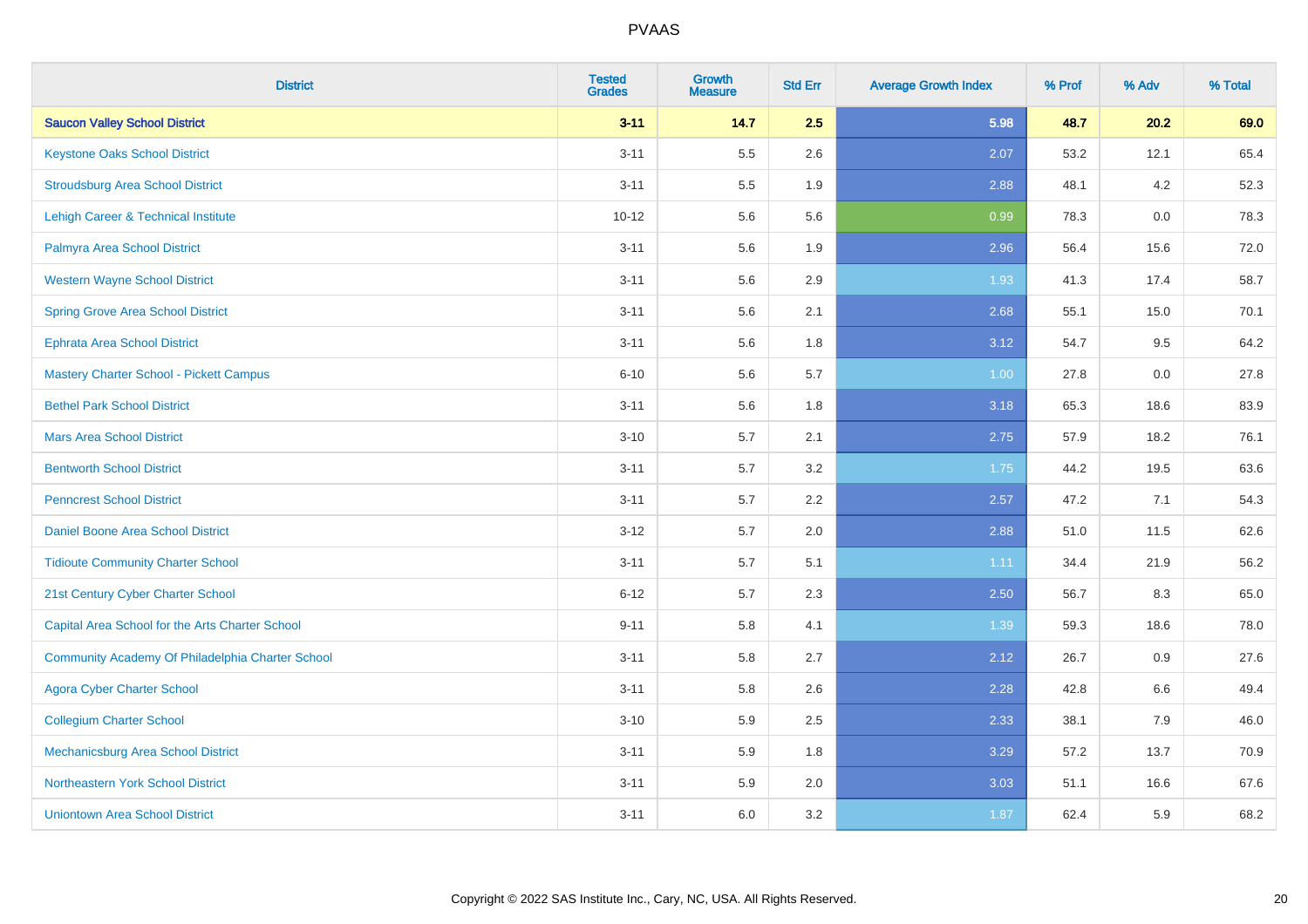| <b>District</b>                               | <b>Tested</b><br><b>Grades</b> | <b>Growth</b><br><b>Measure</b> | <b>Std Err</b> | <b>Average Growth Index</b> | % Prof | % Adv | % Total |
|-----------------------------------------------|--------------------------------|---------------------------------|----------------|-----------------------------|--------|-------|---------|
| <b>Saucon Valley School District</b>          | $3 - 11$                       | 14.7                            | 2.5            | 5.98                        | 48.7   | 20.2  | 69.0    |
| Hollidaysburg Area School District            | $3 - 11$                       | 6.0                             | 2.1            | 2.88                        | 57.1   | 12.3  | 69.4    |
| <b>Wilson Area School District</b>            | $3 - 11$                       | 6.0                             | 2.6            | 2.30                        | 48.7   | 8.5   | 57.2    |
| <b>Spring-Ford Area School District</b>       | $3 - 11$                       | $6.0\,$                         | 1.3            | 4.46                        | 60.8   | 16.5  | 77.4    |
| <b>Dover Area School District</b>             | $3 - 12$                       | 6.0                             | 2.1            | 2.94                        | 52.2   | 6.0   | 58.2    |
| <b>Connellsville Area School District</b>     | $3 - 11$                       | 6.1                             | 2.0            | 3.05                        | 45.4   | 7.8   | 53.2    |
| <b>Whitehall-Coplay School District</b>       | $3 - 11$                       | 6.1                             | 1.8            | 3.45                        | 49.3   | 7.4   | 56.6    |
| <b>Millersburg Area School District</b>       | $3 - 11$                       | 6.2                             | 3.8            | 1.63                        | 51.8   | 7.4   | 59.3    |
| <b>Northgate School District</b>              | $3 - 11$                       | 6.3                             | 3.6            | 1.73                        | 53.3   | 16.7  | 70.0    |
| <b>Salisbury Township School District</b>     | $3 - 11$                       | 6.3                             | 3.6            | 1.77                        | 46.2   | 6.6   | 52.8    |
| <b>Belle Vernon Area School District</b>      | $3 - 11$                       | 6.5                             | 2.6            | 2.44                        | 55.6   | 11.1  | 66.7    |
| <b>Steel Valley School District</b>           | $3 - 11$                       | 6.5                             | 3.4            | 1.89                        | 50.7   | 5.6   | 56.3    |
| <b>Wattsburg Area School District</b>         | $3 - 11$                       | 6.5                             | 2.7            | 2.43                        | 42.7   | 7.6   | 50.3    |
| <b>Sto-Rox School District</b>                | $3 - 10$                       | 6.6                             | 3.7            | 1.80                        | 13.4   | 0.0   | 13.4    |
| <b>Franklin Area School District</b>          | $3 - 11$                       | 6.6                             | 2.8            | 2.34                        | 48.2   | 4.5   | 52.7    |
| <b>Richland School District</b>               | $3 - 11$                       | 6.7                             | 2.9            | 2.33                        | 62.2   | 19.2  | 81.4    |
| Pocono Mountain School District               | $3 - 12$                       | 6.8                             | 1.5            | 4.62                        | 45.8   | 5.0   | 50.7    |
| <b>Upper Darby School District</b>            | $3-12$                         | 6.9                             | 1.5            | 4.62                        | 45.0   | 6.7   | 51.7    |
| <b>Brookville Area School District</b>        | $3 - 11$                       | 6.9                             | 3.0            | 2.30                        | 55.2   | 15.6  | 70.8    |
| <b>Shanksville-Stonycreek School District</b> | $3 - 10$                       | 7.0                             | 5.9            | 1.20                        | 64.7   | 17.6  | 82.4    |
| <b>Esperanza Cyber Charter School</b>         | $3 - 11$                       | 7.1                             | 6.1            | 1.16                        | 9.1    | 0.0   | 9.1     |
| <b>Centennial School District</b>             | $3 - 10$                       | 7.1                             | 1.7            | 4.29                        | 50.1   | 8.7   | 58.9    |
| <b>Carlynton School District</b>              | $3 - 11$                       | 7.3                             | 3.3            | 2.22                        | 41.0   | 10.5  | 51.6    |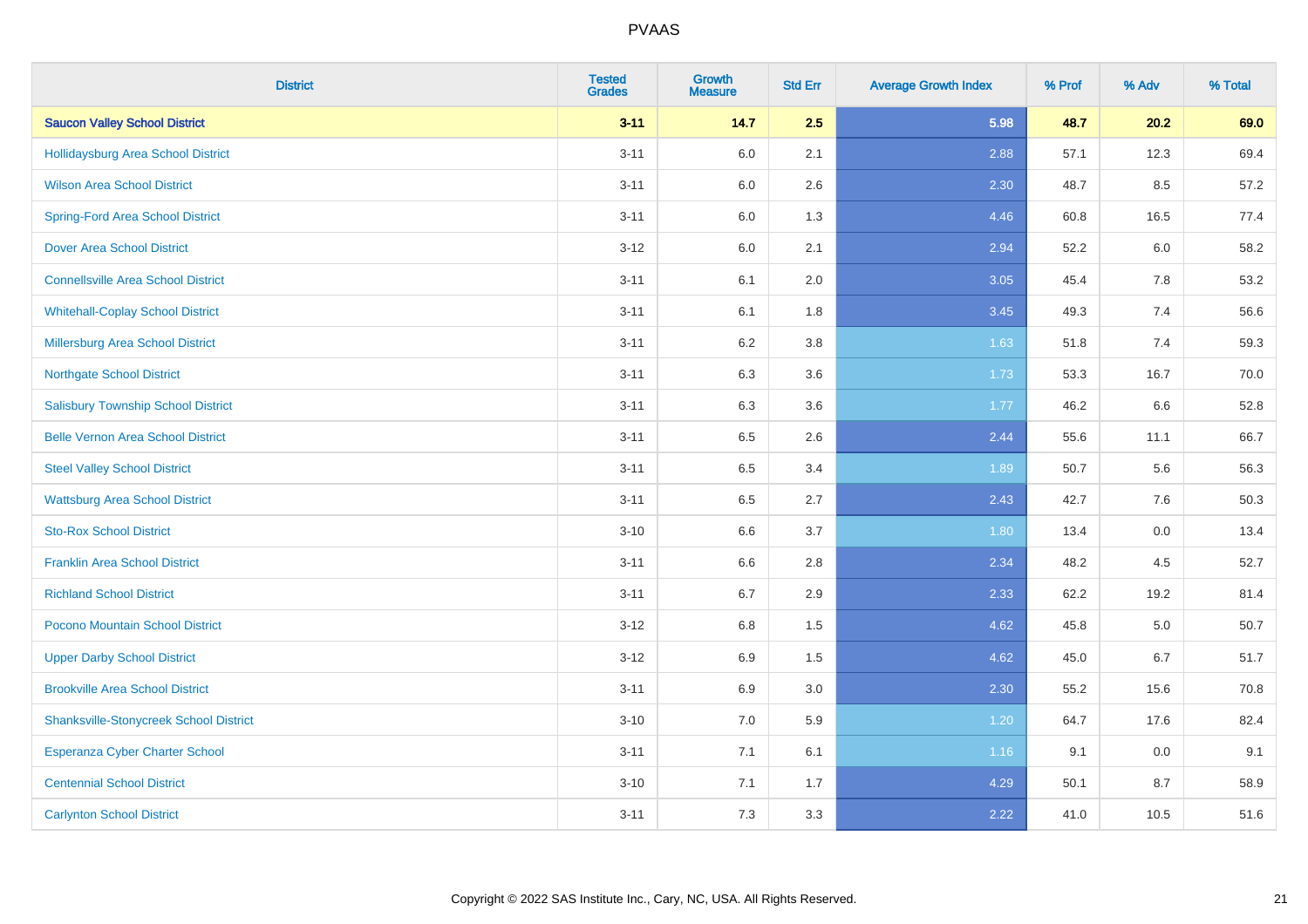| <b>District</b>                                        | <b>Tested</b><br><b>Grades</b> | <b>Growth</b><br><b>Measure</b> | <b>Std Err</b> | <b>Average Growth Index</b> | % Prof | % Adv | % Total |
|--------------------------------------------------------|--------------------------------|---------------------------------|----------------|-----------------------------|--------|-------|---------|
| <b>Saucon Valley School District</b>                   | $3 - 11$                       | 14.7                            | 2.5            | 5.98                        | 48.7   | 20.2  | 69.0    |
| Lehigh Valley Charter High School For The Arts         | $9 - 10$                       | 7.3                             | 2.6            | 2.82                        | 62.3   | 18.2  | 80.5    |
| <b>Carbondale Area School District</b>                 | $3 - 10$                       | 7.4                             | 3.3            | 2.25                        | 56.6   | 2.6   | 59.2    |
| Wilmington Area School District                        | $3 - 11$                       | $7.5\,$                         | 3.0            | 2.48                        | 55.1   | 5.1   | 60.2    |
| Philadelphia City School District                      | $3 - 12$                       | 7.5                             | 0.6            | 12.64                       | 38.4   | 7.0   | 45.4    |
| <b>New Hope-Solebury School District</b>               | $3 - 11$                       | 7.5                             | 2.9            | 2.57                        | 68.2   | 22.7  | 90.9    |
| <b>Coudersport Area School District</b>                | $3 - 11$                       | 7.7                             | 3.7            | 2.06                        | 55.7   | 8.2   | 63.9    |
| Saint Marys Area School District                       | $3 - 11$                       | 7.8                             | 2.6            | 3.04                        | 57.0   | 8.2   | 65.2    |
| Allegheny-Clarion Valley School District               | $3 - 10$                       | 7.8                             | 4.7            | 1.65                        | 53.3   | 3.3   | 56.7    |
| <b>Wayne Highlands School District</b>                 | $3 - 11$                       | 7.8                             | 2.4            | 3.23                        | 52.3   | 13.1  | 65.4    |
| <b>Haverford Township School District</b>              | $3 - 11$                       | 8.0                             | 1.5            | 5.27                        | 53.0   | 25.5  | 78.6    |
| <b>Blacklick Valley School District</b>                | $3 - 11$                       | 8.0                             | 4.3            | 1.85                        | 34.1   | 0.0   | 34.1    |
| <b>Reach Cyber Charter School</b>                      | $3 - 11$                       | 8.1                             | 4.7            | 1.72                        | 42.4   | 4.6   | 47.0    |
| <b>Bethlehem-Center School District</b>                | $3 - 10$                       | 8.1                             | 3.3            | 2.46                        | 35.1   | 1.4   | 36.5    |
| <b>Moon Area School District</b>                       | $3 - 11$                       | 8.2                             | 1.9            | 4.25                        | 58.7   | 18.5  | 77.2    |
| <b>Monessen City School District</b>                   | $3 - 10$                       | 8.3                             | 4.5            | 1.85                        | 42.9   | 2.9   | 45.7    |
| Selinsgrove Area School District                       | $3 - 12$                       | 8.3                             | 2.3            | 3.54                        | 56.8   | 10.0  | 66.8    |
| Renaissance Academy Charter School                     | $3 - 11$                       | 8.3                             | 3.3            | 2.54                        | 45.6   | 22.8  | 68.4    |
| <b>William Penn School District</b>                    | $3 - 12$                       | 8.3                             | 2.1            | 3.99                        | 35.6   | 3.0   | 38.7    |
| <b>Cornwall-Lebanon School District</b>                | $3 - 11$                       | 8.3                             | 1.6            | 5.08                        | 47.2   | 8.4   | 55.6    |
| <b>Chester Charter Scholars Academy Charter School</b> | $3 - 12$                       | 8.4                             | 4.1            | 2.03                        | 23.4   | 0.0   | 23.4    |
| <b>Oswayo Valley School District</b>                   | $3 - 12$                       | 8.5                             | 5.0            | 1.68                        | 50.0   | 16.7  | 66.7    |
| <b>Allegheny Valley School District</b>                | $3 - 11$                       | 8.5                             | 3.9            | 2.17                        | 53.1   | 12.2  | 65.3    |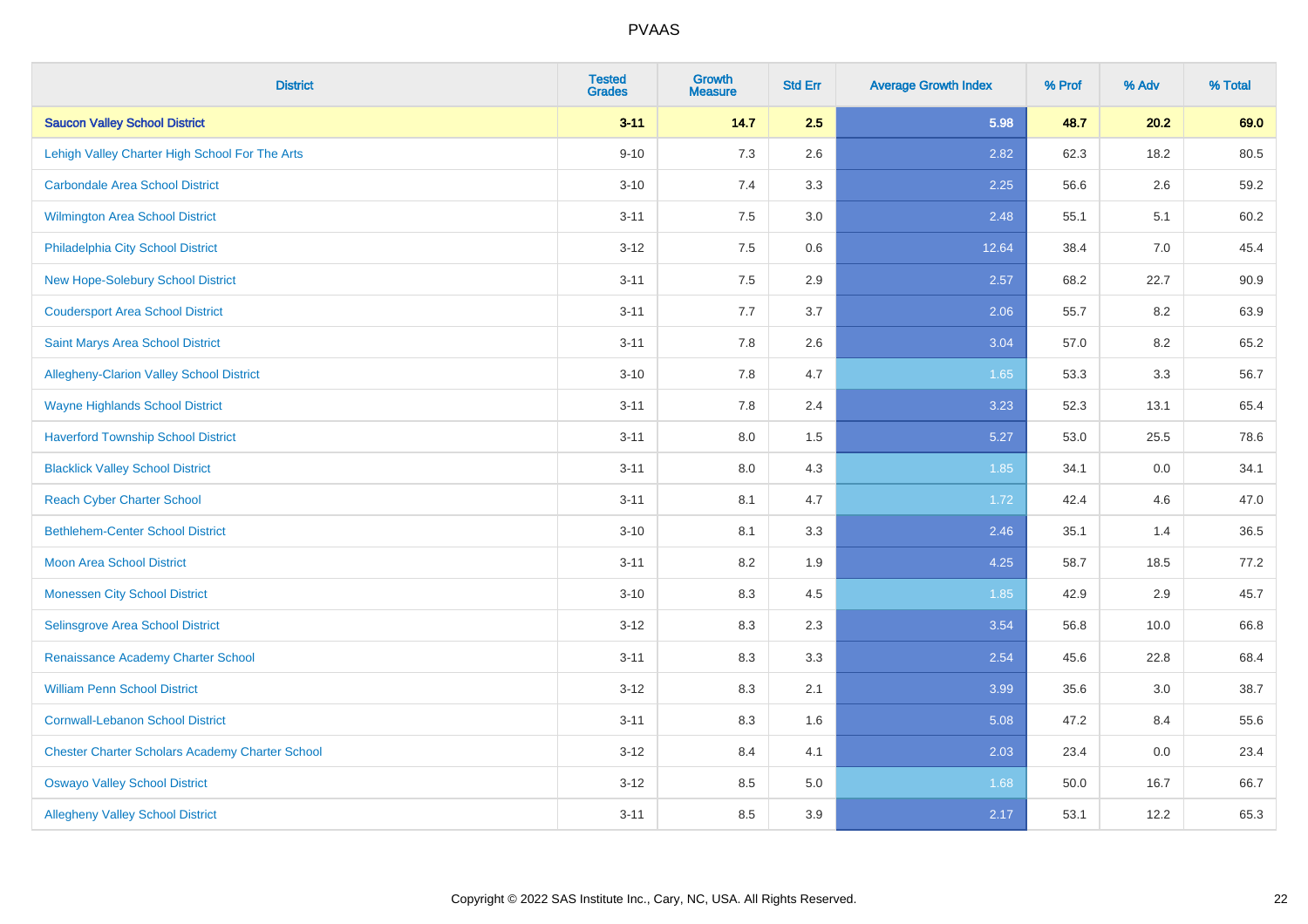| <b>District</b>                                    | <b>Tested</b><br><b>Grades</b> | <b>Growth</b><br><b>Measure</b> | <b>Std Err</b> | <b>Average Growth Index</b> | % Prof | % Adv | % Total |
|----------------------------------------------------|--------------------------------|---------------------------------|----------------|-----------------------------|--------|-------|---------|
| <b>Saucon Valley School District</b>               | $3 - 11$                       | 14.7                            | 2.5            | 5.98                        | 48.7   | 20.2  | 69.0    |
| Eastern Lebanon County School District             | $3 - 11$                       | 8.6                             | 2.2            | 3.84                        | 48.8   | 11.4  | 60.3    |
| <b>Conestoga Valley School District</b>            | $3 - 11$                       | 8.7                             | 1.8            | 4.69                        | 60.3   | 13.5  | 73.8    |
| <b>Wyalusing Area School District</b>              | $3-12$                         | 8.8                             | 3.3            | 2.68                        | 54.6   | 11.7  | 66.2    |
| <b>Wilson School District</b>                      | $3 - 12$                       | 8.8                             | 1.5            | 5.96                        | 52.6   | 14.6  | 67.2    |
| <b>Council Rock School District</b>                | $3 - 11$                       | 8.9                             | 1.2            | 7.65                        | 62.8   | 16.6  | 79.4    |
| <b>Hamburg Area School District</b>                | $3 - 11$                       | 8.9                             | 2.5            | 3.63                        | 43.5   | 8.2   | 51.7    |
| <b>Mckeesport Area School District</b>             | $3 - 12$                       | 9.0                             | 2.4            | 3.72                        | 31.0   | 4.5   | 35.5    |
| <b>Avon Grove Charter School</b>                   | $3 - 11$                       | 9.0                             | 2.9            | 3.13                        | 58.8   | 16.7  | 75.5    |
| <b>York Academy Regional Charter School</b>        | $3 - 11$                       | 9.0                             | 5.0            | 1.79                        | 55.2   | 0.0   | 55.2    |
| Ambridge Area School District                      | $3 - 12$                       | 9.1                             | 2.6            | 3.46                        | 50.4   | 10.7  | 61.1    |
| <b>Mifflin County School District</b>              | $3 - 11$                       | 9.1                             | 1.7            | 5.49                        | 47.1   | 6.7   | 53.8    |
| Octorara Area School District                      | $3 - 11$                       | 9.1                             | 2.4            | 3.82                        | 52.1   | 8.5   | 60.6    |
| <b>North Penn School District</b>                  | $3 - 11$                       | 9.1                             | 1.1            | 8.36                        | 55.8   | 17.0  | 72.8    |
| <b>Commonwealth Charter Academy Charter School</b> | $3 - 10$                       | 9.1                             | 1.9            | 4.90                        | 47.2   | 9.1   | 56.3    |
| <b>Cranberry Area School District</b>              | $3 - 12$                       | 9.2                             | 3.0            | 3.04                        | 47.5   | 10.2  | 57.6    |
| Pen Argyl Area School District                     | $3 - 12$                       | 9.2                             | 2.7            | 3.46                        | 50.0   | 12.6  | 62.6    |
| Pennsylvania Distance Learning Charter School      | $3 - 12$                       | 9.3                             | 4.2            | 2.22                        | 42.2   | 3.1   | 45.3    |
| <b>Bethlehem Area School District</b>              | $3 - 11$                       | 9.3                             | 1.1            | 8.15                        | 44.7   | 12.0  | 56.7    |
| <b>Tech Freire Charter School</b>                  | $9 - 11$                       | 9.3                             | 2.9            | 3.26                        | 18.0   | 1.1   | 19.1    |
| <b>Shippensburg Area School District</b>           | $3 - 11$                       | 9.3                             | 1.9            | 4.84                        | 53.1   | 10.2  | 63.3    |
| <b>Multicultural Academy Charter School</b>        | $9 - 11$                       | 9.5                             | 3.5            | 2.69                        | 22.0   | 0.0   | 22.0    |
| <b>Hazleton Area School District</b>               | $3 - 11$                       | 9.6                             | 1.4            | 6.77                        | 45.0   | 7.8   | 52.9    |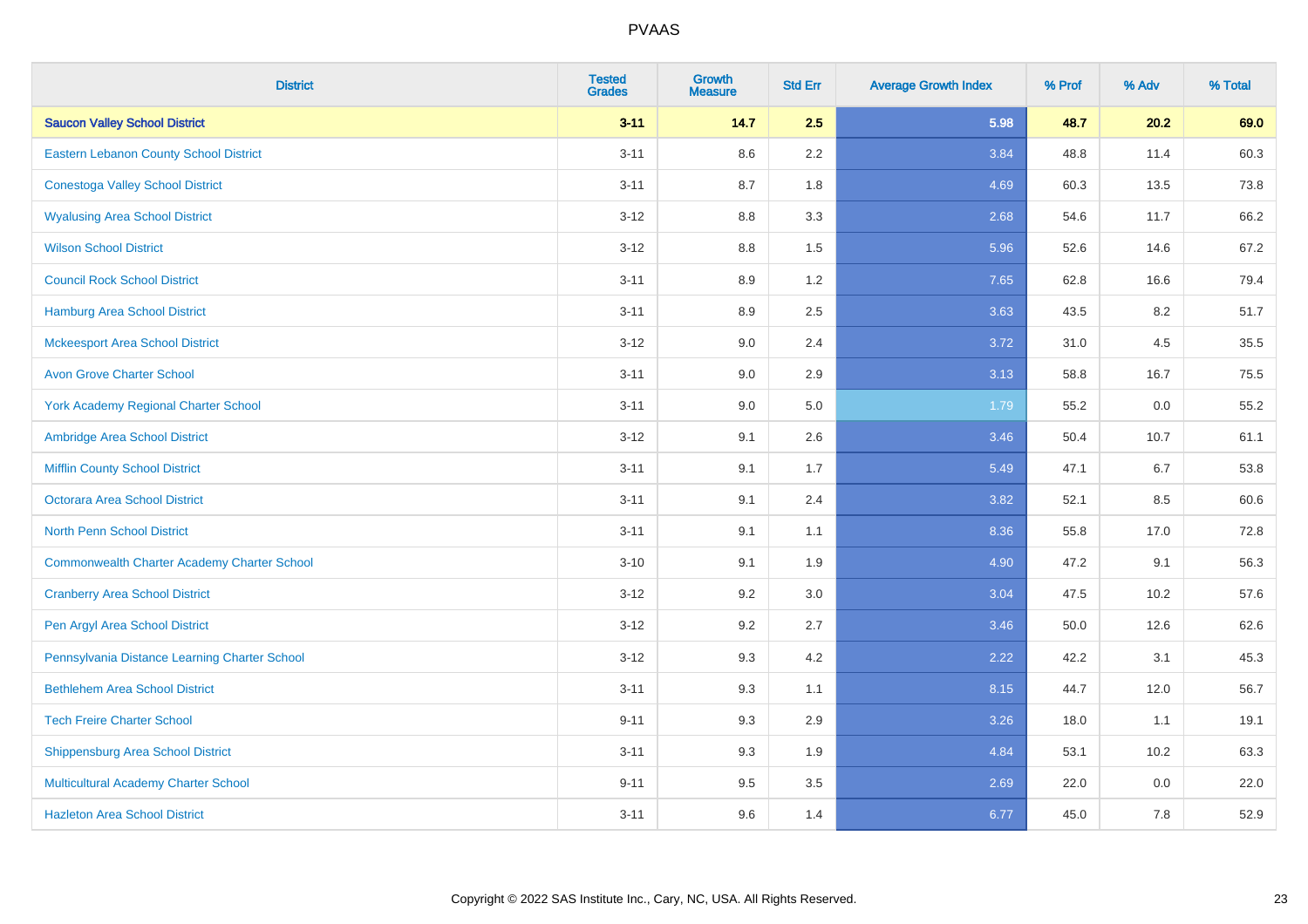| <b>District</b>                               | <b>Tested</b><br><b>Grades</b> | <b>Growth</b><br><b>Measure</b> | <b>Std Err</b> | <b>Average Growth Index</b> | % Prof | % Adv | % Total |
|-----------------------------------------------|--------------------------------|---------------------------------|----------------|-----------------------------|--------|-------|---------|
| <b>Saucon Valley School District</b>          | $3 - 11$                       | 14.7                            | 2.5            | 5.98                        | 48.7   | 20.2  | 69.0    |
| <b>Eastern York School District</b>           | $3 - 11$                       | 9.6                             | 2.6            | 3.71                        | 56.3   | 12.6  | 68.9    |
| <b>Freeport Area School District</b>          | $3 - 10$                       | 9.7                             | 2.5            | 3.91                        | 57.5   | 17.8  | 75.3    |
| <b>Homer-Center School District</b>           | $3 - 11$                       | 9.7                             | 3.6            | 2.70                        | 45.1   | 17.2  | 62.3    |
| <b>Shenandoah Valley School District</b>      | $3 - 11$                       | 9.7                             | 3.9            | 2.49                        | 28.3   | 5.0   | 33.3    |
| Fox Chapel Area School District               | $3 - 11$                       | 9.8                             | 1.8            | 5.36                        | 56.6   | 28.6  | 85.2    |
| <b>Northern Cambria School District</b>       | $3 - 11$                       | 10.0                            | 3.3            | 3.04                        | 47.4   | 5.1   | 52.6    |
| <b>Avon Grove School District</b>             | $3 - 10$                       | 10.0                            | 1.6            | 6.26                        | 56.3   | 18.6  | 74.9    |
| <b>Ridley School District</b>                 | $3 - 12$                       | 10.0                            | 1.6            | 6.10                        | 45.6   | 8.2   | 53.8    |
| <b>Reading School District</b>                | $3 - 11$                       | 10.1                            | 1.4            | 7.25                        | 24.7   | 2.4   | 27.2    |
| <b>York Suburban School District</b>          | $3 - 11$                       | 10.1                            | 2.1            | 4.91                        | 53.5   | 27.8  | 81.3    |
| Dr Robert Ketterer Charter School Inc         | $6 - 12$                       | 10.1                            | 5.0            | 2.04                        | 14.9   | 0.4   | 15.3    |
| <b>Clarion Area School District</b>           | $3 - 11$                       | 10.3                            | 4.1            | 2.51                        | 45.4   | 14.6  | 60.0    |
| <b>Midd-West School District</b>              | $3 - 11$                       | 10.3                            | 2.7            | 3.80                        | 58.0   | 13.4  | 71.4    |
| <b>Cocalico School District</b>               | $3 - 11$                       | 10.6                            | 2.0            | 5.18                        | 50.8   | 14.1  | 64.8    |
| <b>Montgomery Area School District</b>        | $3 - 11$                       | 10.7                            | 3.6            | 2.96                        | 48.7   | 12.4  | 61.1    |
| Lake-Lehman School District                   | $3 - 11$                       | 10.8                            | 2.7            | 3.93                        | 55.3   | 7.9   | 63.2    |
| Montoursville Area School District            | $3 - 12$                       | 10.8                            | 2.5            | 4.24                        | 44.6   | 20.1  | 64.8    |
| <b>Garnet Valley School District</b>          | $3 - 10$                       | 10.9                            | 1.7            | 6.53                        | 67.1   | 19.0  | 86.1    |
| <b>Sayre Area School District</b>             | $3 - 11$                       | 11.2                            | 3.5            | 3.20                        | 52.2   | 7.5   | 59.7    |
| <b>Greater Nanticoke Area School District</b> | $3 - 12$                       | 11.2                            | 2.8            | 4.01                        | 38.0   | 12.4  | 50.4    |
| <b>Littlestown Area School District</b>       | $3 - 11$                       | 11.4                            | 2.5            | 4.62                        | 55.2   | 10.4  | 65.6    |
| Mastery Charter School - Hardy Williams       | $3 - 11$                       | 11.4                            | 3.4            | 3.33                        | 44.3   | 5.7   | 50.0    |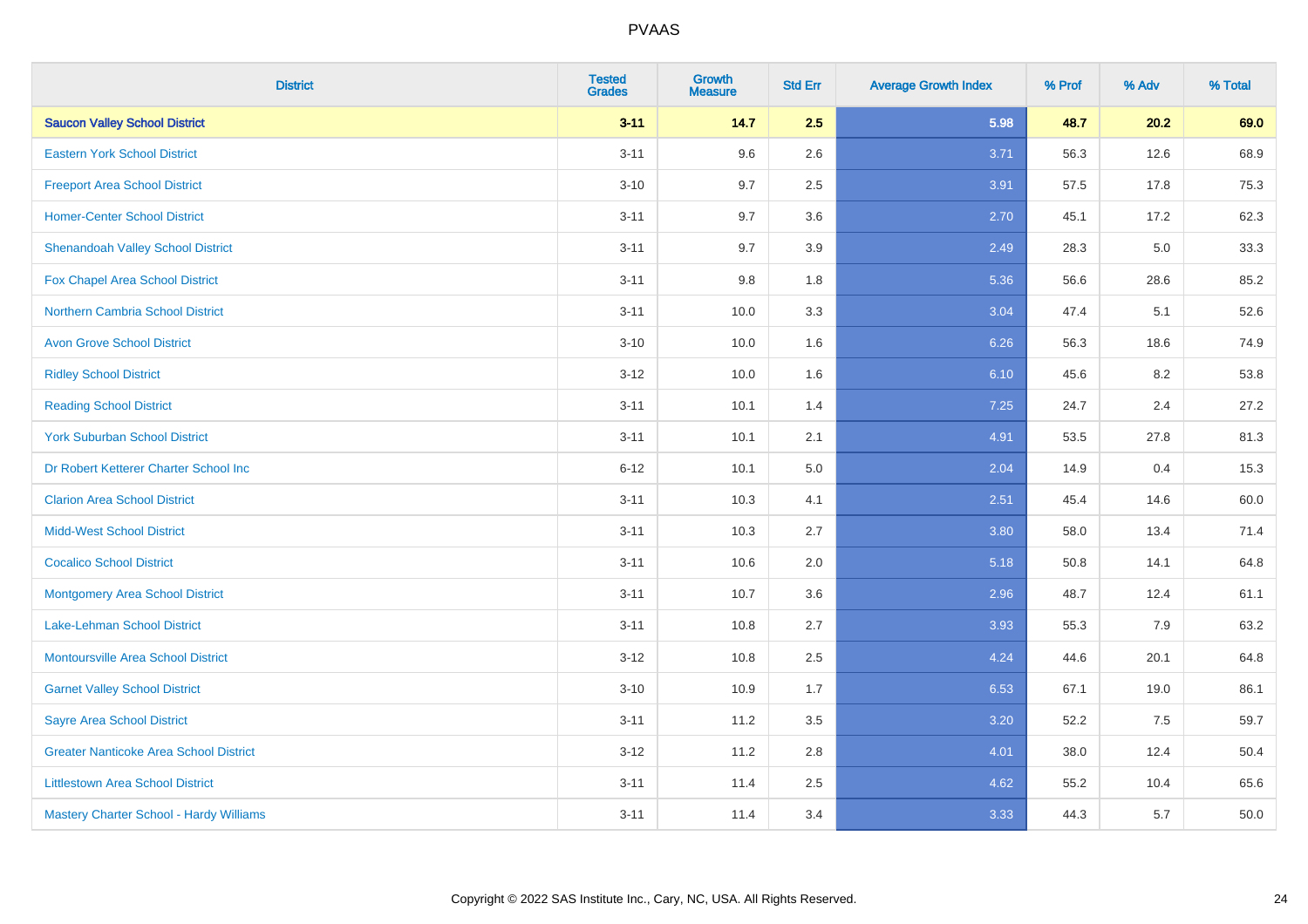| <b>District</b>                          | <b>Tested</b><br><b>Grades</b> | <b>Growth</b><br><b>Measure</b> | <b>Std Err</b> | <b>Average Growth Index</b> | % Prof | % Adv | % Total |
|------------------------------------------|--------------------------------|---------------------------------|----------------|-----------------------------|--------|-------|---------|
| <b>Saucon Valley School District</b>     | $3 - 11$                       | 14.7                            | 2.5            | 5.98                        | 48.7   | 20.2  | 69.0    |
| <b>Pine-Richland School District</b>     | $3 - 11$                       | 11.5                            | 1.8            | 6.31                        | 60.6   | 24.4  | 85.0    |
| Pennsylvania Cyber Charter School        | $3 - 11$                       | 11.6                            | 1.5            | 7.54                        | 46.3   | 5.0   | 51.3    |
| <b>Pennsbury School District</b>         | $3 - 11$                       | 11.7                            | 1.5            | 7.90                        | 60.1   | 21.3  | 81.3    |
| <b>Fort Leboeuf School District</b>      | $3 - 11$                       | 11.7                            | 2.5            | 4.73                        | 48.5   | 21.1  | 69.6    |
| Pennsylvania Virtual Charter School      | $3 - 11$                       | 11.8                            | 3.5            | 3.37                        | 56.5   | 11.1  | 67.6    |
| Downingtown Area School District         | $3 - 11$                       | 12.1                            | 1.1            | 10.67                       | 60.0   | 23.5  | 83.6    |
| <b>Fleetwood Area School District</b>    | $3 - 10$                       | 12.2                            | 2.2            | 5.68                        | 53.5   | 11.6  | 65.2    |
| <b>Central York School District</b>      | $3 - 12$                       | 12.3                            | 1.7            | 7.20                        | 55.5   | 11.5  | 67.0    |
| <b>Souderton Area School District</b>    | $3 - 11$                       | 12.4                            | 1.5            | 8.28                        | 61.7   | 15.2  | 76.9    |
| <b>School Lane Charter School</b>        | $3 - 11$                       | 12.4                            | 3.6            | 3.43                        | 59.1   | 9.8   | 68.9    |
| <b>Jenkintown School District</b>        | $3 - 11$                       | 12.5                            | 4.4            | 2.84                        | 54.6   | 29.6  | 84.1    |
| <b>Wissahickon School District</b>       | $3 - 10$                       | 12.5                            | 1.8            | 6.85                        | 58.3   | 22.4  | 80.7    |
| <b>West Perry School District</b>        | $3 - 11$                       | 12.5                            | 2.5            | 4.99                        | 56.6   | 8.4   | 65.0    |
| <b>Delaware Valley School District</b>   | $3 - 11$                       | 12.6                            | 1.8            | 6.93                        | 55.2   | 16.2  | 71.4    |
| <b>West Chester Area School District</b> | $3 - 11$                       | 12.6                            | 1.2            | 10.38                       | 66.8   | 20.2  | 87.0    |
| <b>Derry Township School District</b>    | $3 - 10$                       | 12.8                            | 2.0            | 6.39                        | 54.8   | 25.8  | 80.6    |
| <b>Iroquois School District</b>          | $3 - 11$                       | 13.1                            | 3.0            | 4.35                        | 48.2   | 7.8   | 56.0    |
| <b>Derry Area School District</b>        | $3 - 11$                       | 13.2                            | 2.8            | 4.69                        | 60.0   | 12.5  | 72.5    |
| People For People Charter School         | $3 - 12$                       | 13.3                            | 5.5            | 2.43                        | 13.5   | 0.0   | 13.5    |
| <b>Penn-Trafford School District</b>     | $3 - 11$                       | 13.4                            | 1.7            | 7.87                        | 62.3   | 21.9  | 84.2    |
| <b>Abington Heights School District</b>  | $3 - 11$                       | 13.5                            | 2.2            | 6.27                        | 58.3   | 16.2  | 74.5    |
| <b>Jamestown Area School District</b>    | $3 - 11$                       | 13.5                            | 4.2            | 3.19                        | 64.4   | 13.3  | 77.8    |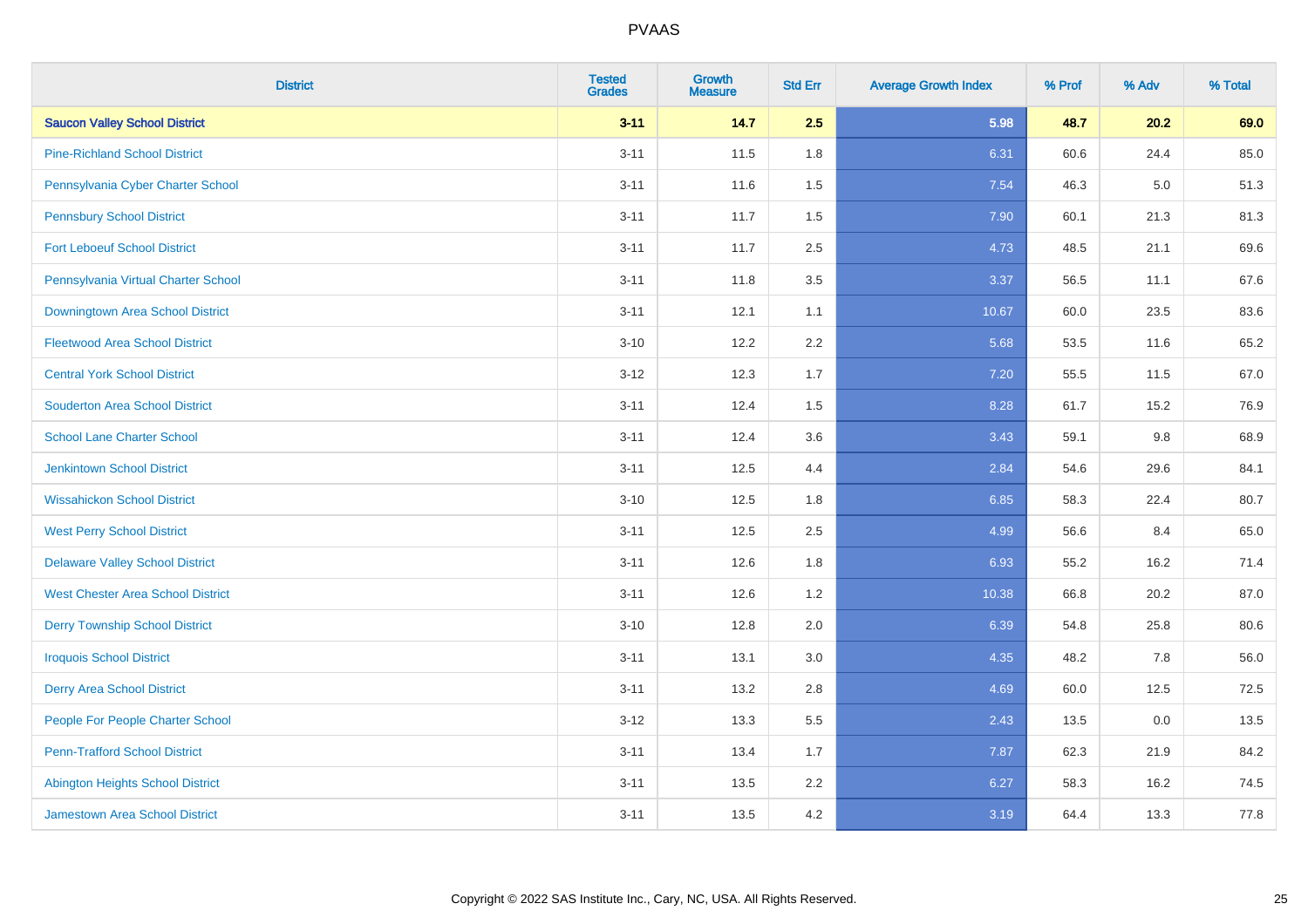| <b>District</b>                                  | <b>Tested</b><br><b>Grades</b> | <b>Growth</b><br><b>Measure</b> | <b>Std Err</b> | <b>Average Growth Index</b> | % Prof | % Adv | % Total |
|--------------------------------------------------|--------------------------------|---------------------------------|----------------|-----------------------------|--------|-------|---------|
| <b>Saucon Valley School District</b>             | $3 - 11$                       | 14.7                            | 2.5            | 5.98                        | 48.7   | 20.2  | 69.0    |
| <b>Dallastown Area School District</b>           | $3 - 11$                       | 13.5                            | 1.5            | 8.84                        | 56.0   | 17.9  | 73.8    |
| <b>City CHS</b>                                  | $10 - 11$                      | 13.6                            | 2.7            | 5.12                        | 45.8   | 3.0   | 48.8    |
| <b>Springfield School District</b>               | $3 - 11$                       | 13.8                            | 1.7            | 7.99                        | 60.9   | 21.5  | 82.4    |
| Penns Valley Area School District                | $3 - 12$                       | 14.0                            | 2.9            | 4.80                        | 41.9   | 23.1  | 65.0    |
| <b>Colonial School District</b>                  | $3 - 11$                       | 14.0                            | 1.7            | 8.21                        | 60.2   | 19.6  | 79.8    |
| <b>Lincoln Leadership Academy Charter School</b> | $3 - 12$                       | 14.2                            | 6.4            | 2.22                        | 23.5   | 0.0   | 23.5    |
| <b>Southern York County School District</b>      | $3 - 11$                       | 14.2                            | 2.1            | 6.91                        | 55.1   | 18.1  | 73.1    |
| <b>Saucon Valley School District</b>             | $3 - 11$                       | 14.7                            | 2.5            | 5.98                        | 48.7   | 20.2  | 69.0    |
| <b>Great Valley School District</b>              | $3 - 11$                       | 15.0                            | $1.9$          | 7.98                        | 50.0   | 35.0  | 85.0    |
| <b>Upper Merion Area School District</b>         | $3 - 11$                       | 15.3                            | 2.0            | 7.62                        | 59.3   | 19.3  | 78.6    |
| <b>Upper Dublin School District</b>              | $3 - 12$                       | 15.4                            | 1.8            | 8.53                        | 60.8   | 24.8  | 85.6    |
| Northern York County School District             | $3 - 11$                       | 15.6                            | 2.0            | 7.98                        | 57.4   | 11.5  | 68.8    |
| <b>Greenwood School District</b>                 | $3 - 11$                       | 15.9                            | 3.9            | 4.11                        | 50.0   | 25.0  | 75.0    |
| <b>Belmont Charter School</b>                    | $3 - 10$                       | 16.0                            | 6.5            | 2.45                        | 64.3   | 0.0   | 64.3    |
| Northern Bedford County School District          | $3 - 11$                       | 16.5                            | 3.6            | 4.58                        | 51.7   | 20.0  | 71.7    |
| <b>Deer Lakes School District</b>                | $3 - 11$                       | 17.0                            | 2.7            | 6.32                        | 61.5   | 16.4  | 77.9    |
| <b>Unionville-Chadds Ford School District</b>    | $3 - 11$                       | 17.1                            | 3.1            | 5.51                        | 68.1   | 13.2  | 81.3    |
| <b>North Allegheny School District</b>           | $3 - 11$                       | 17.4                            | 1.3            | 13.52                       | 59.5   | 28.1  | 87.6    |
| <b>Norwin School District</b>                    | $3 - 11$                       | 18.0                            | 1.7            | 10.37                       | 58.5   | 27.0  | 85.4    |
| <b>Valley View School District</b>               | $3 - 11$                       | 18.1                            | 2.4            | 7.42                        | 53.7   | 14.7  | 68.4    |
| <b>Cumberland Valley School District</b>         | $3 - 12$                       | 18.5                            | 1.3            | 14.64                       | 60.7   | 23.4  | 84.1    |
| <b>Upper Saint Clair School District</b>         | $3 - 11$                       | 18.5                            | 1.7            | 10.65                       | 61.8   | 30.1  | 91.9    |